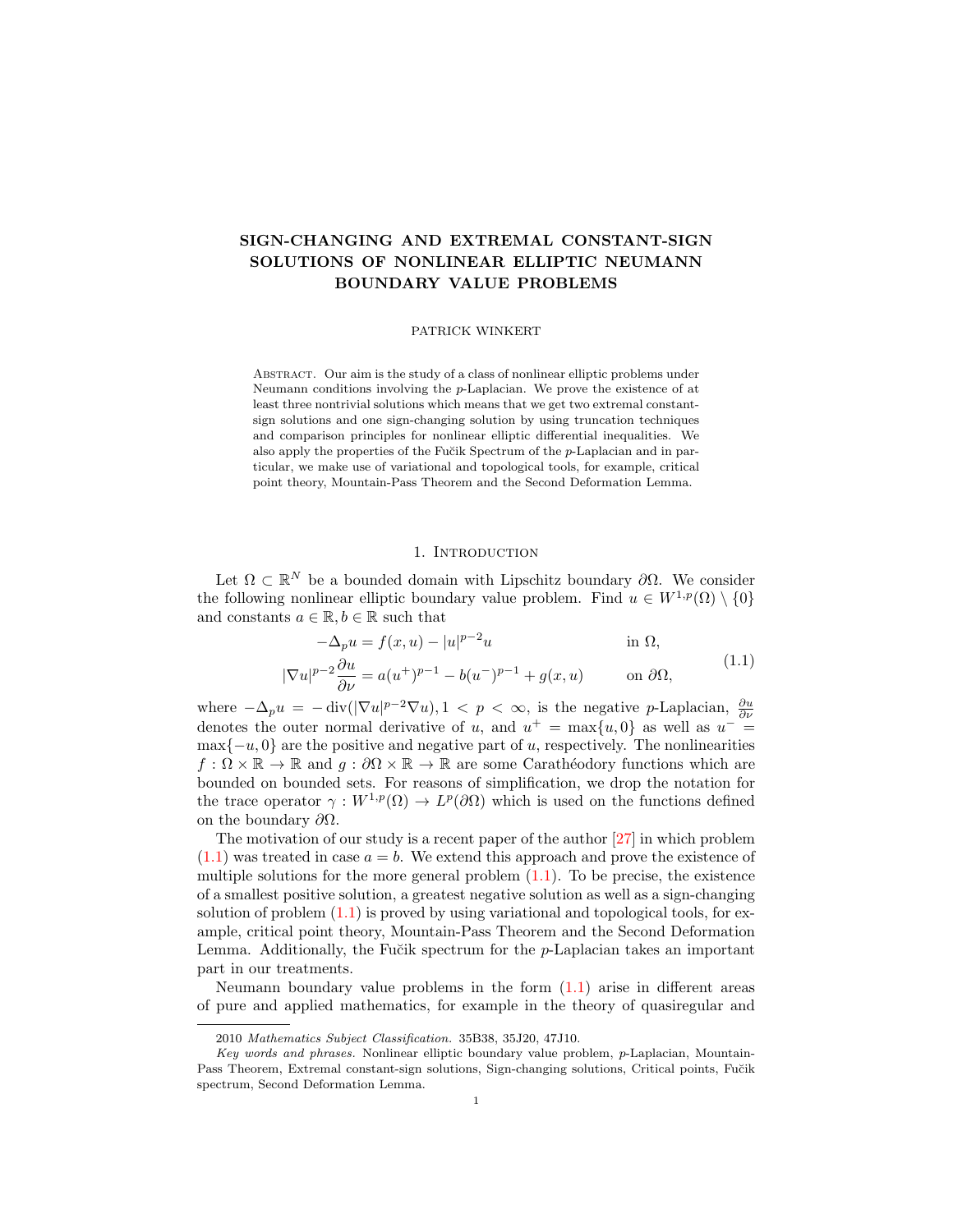quasiconformal mappings in Riemannian manifolds with boundary (see  $[11],[25]$  $[11],[25]$  $[11],[25]$ ), in the study of optimal constants for the Sobolev trace embedding (see [\[9\]](#page-16-1),  $[14]$ , [\[15\]](#page-17-3), [\[13\]](#page-16-2)) or at non-Newtonian fluids, flow through porus media, nonlinear elasticity, reaction diffusion problems, glaciology and so on (see  $[1]$ ,  $[3]$ ,  $[2]$ ,  $[10]$ ).

The existence of multiple solutions for Neumann problems like the form  $(1.1)$  has been studied by a number of authors, such as, e.g., [\[12,](#page-16-7) [16,](#page-17-4) [22,](#page-17-5) [31\]](#page-17-6) and homogeneous Neumann boundary value problems were considered in [\[19,](#page-17-7) [30\]](#page-17-8) and [\[31\]](#page-17-6), respectively. Analogous results for the Dirichlet problem have been recently obtained in [\[5,](#page-16-8) [6,](#page-16-9) [7,](#page-16-10) [8\]](#page-16-11). Further references can also be found in the bibliography of [\[27\]](#page-17-0).

In our consideration, the nonlinearities  $f$  and  $g$  only need to be Carathéodory functions which are bounded on bounded sets whereby their growth does not need to be necessarily polynomial. The novelty of our paper is the fact that we do not need differentiability, polynomial growth or some integral conditions on the mappings  $f$  and  $g$ .

First, we have to make an analysis of the associated spectrum of  $(1.1)$ . The Fu $\check{c}$ ik spectrum for the *p*-Laplacian with a nonlinear boundary condition is defined as the set  $\Sigma_p$  of  $(a, b) \in \mathbb{R} \times \mathbb{R}$  such that

$$
-\Delta_p u = -|u|^{p-2}u \qquad \text{in } \Omega,
$$
  

$$
|\nabla u|^{p-2} \frac{\partial u}{\partial \nu} = a(u^+)^{p-1} - b(u^-)^{p-1} \qquad \text{on } \partial\Omega,
$$
 (1.2)

has a nontrivial solution. In view of the identity

$$
|u|^{p-2}u=|u|^{p-2}\big(u^+-u^-\big)=(u^+)^{p-1}-(u^-)^{p-1},
$$

we see at once that for  $a = b = \lambda$  problem [\(1.2\)](#page-1-0) reduces to the Steklov eigenvalue problem

<span id="page-1-1"></span><span id="page-1-0"></span>
$$
-\Delta_p u = -|u|^{p-2}u \qquad \text{in } \Omega,
$$
  

$$
|\nabla u|^{p-2} \frac{\partial u}{\partial \nu} = \lambda |u|^{p-2}u \qquad \text{on } \partial \Omega.
$$
 (1.3)

We say that  $\lambda$  is an eigenvalue if  $(1.3)$  $(1.3)$  has nontrivial solutions. The first eigenvalue  $\lambda_1 > 0$  is isolated, simple and has a first eigenfunction  $\varphi_1$  which is strictly positive in  $\overline{\Omega}$  (see [\[21\]](#page-17-9)). Furthermore, one can show that  $\varphi_1$  belongs to  $L^{\infty}(\Omega)$  (cf. [\[18,](#page-17-10) Lemma 5.6 and Theorem 4.3] or [\[28,](#page-17-11) Theorem 4.1]) and along with the results of Lieberman in [\[20,](#page-17-12) Theorem 2] it holds  $\varphi_1 \in C^{1,\alpha}(\overline{\Omega})$ . This fact combined with  $\varphi_1(x) > 0$  in  $\overline{\Omega}$  yields  $\varphi_1 \in \text{int}(C^1(\overline{\Omega})_+)$ , where  $\text{int}(C^1(\overline{\Omega})_+)$  denotes the interior of the positive cone  $C^1(\overline{\Omega})_+ = \{u \in C^1(\overline{\Omega}) : u(x) \geq 0, \forall x \in \Omega\}$  in the Banach space  $C^1(\overline{\Omega})$ , given by

$$
int(C^1(\overline{\Omega})_+) = \left\{ u \in C^1(\overline{\Omega}) : u(x) > 0, \forall x \in \overline{\Omega} \right\}.
$$

Let us recall some properties of the Fučik spectrum. If  $\lambda$  is an eigenvalue for [\(1.3\)](#page-1-1) then the point  $(\lambda, \lambda)$  belongs to  $\Sigma_p$ . Since the first eigenfunction of (1.3) is positive,  $\sum_{p}$  clearly contains the two lines  $\mathbb{R}\times\{\lambda_1\}$  and  $\{\lambda_1\}\times\mathbb{R}$ . A first nontrivial curve C in  $\tilde{\Sigma}_p$  through  $(\lambda_2, \lambda_2)$  was constructed and variationally characterized by a mountain-pass procedure by Martínez and Rossi [\[23\]](#page-17-13). This yields the existence of a continuous path in  $\{u \in W^{1,p}(\Omega) : I^{(a,b)}(u) < 0, \|u\|_{L^p(\partial\Omega)} = 1\}$  joining  $-\varphi_1$  and  $\varphi_1$  provided  $(a, b)$  is above the curve C. The functional  $I^{(a,b)}$  on  $W^{1,p}(\Omega)$  is given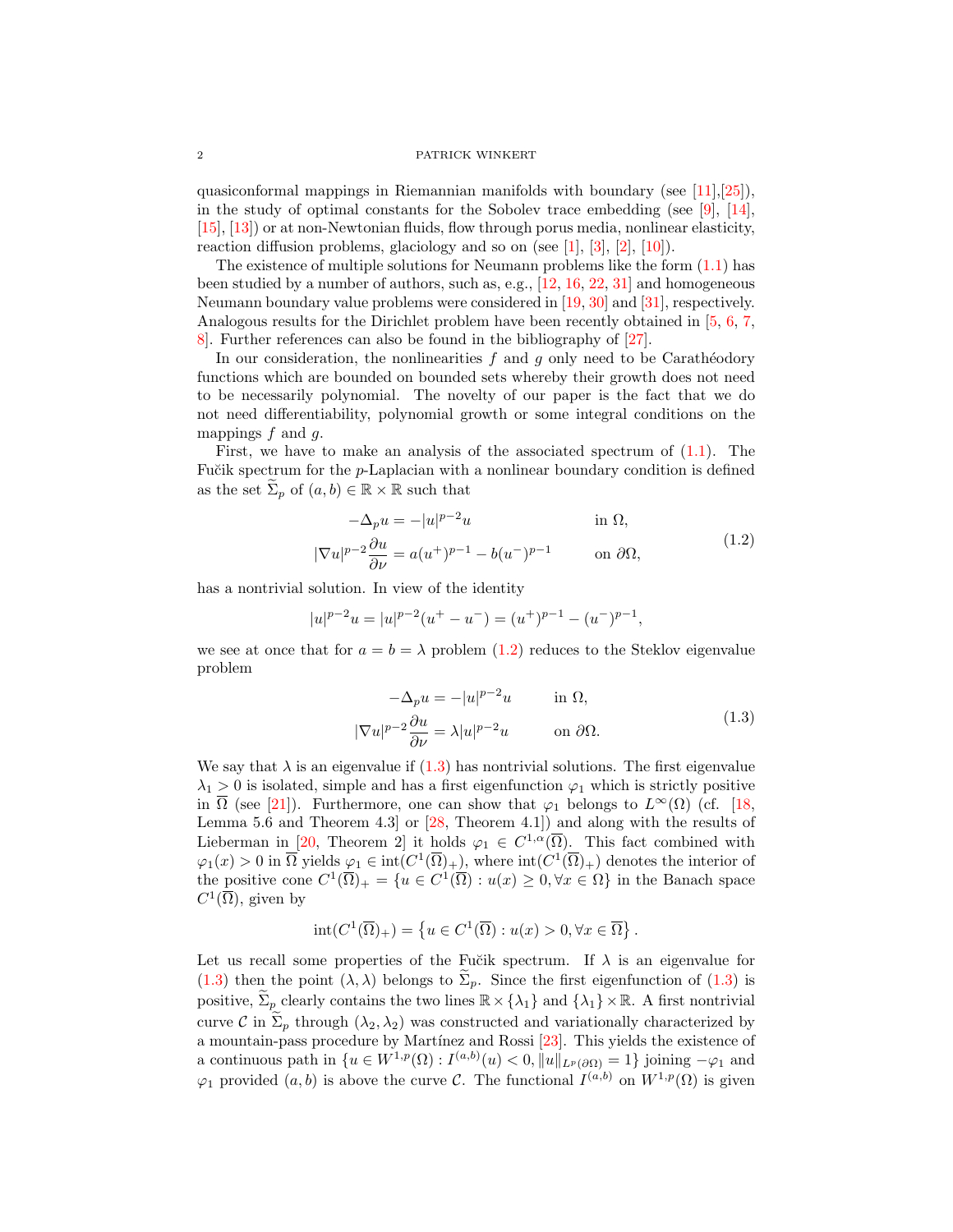by

$$
I^{(a,b)}(u) = \int_{\Omega} \left( |\nabla u|^p + |u|^p \right) dx - \int_{\partial \Omega} \left( a(u^+)^p + b(u^-)^p \right) d\sigma.
$$

Due to the fact that  $\lambda_2$  belongs to C, there exists a variational characterization of the second eigenvalue of  $(1.3)$  meaning that  $\lambda_2$  can be represented as

$$
\lambda_2 = \inf_{g \in \Pi} \max_{u \in g([-1,1])} \int_{\Omega} \left( |\nabla u|^p + |u|^p \right) dx,
$$

where

$$
\Pi = \{ g \in C([-1, 1], S) \mid g(-1) = -\varphi_1, g(1) = \varphi_1 \},
$$

and

$$
S = \left\{ u \in W^{1,p}(\Omega) : \int_{\partial \Omega} |u|^p d\sigma = 1 \right\}.
$$

The proof of this result is given in [\[23\]](#page-17-13).

An important part in our considerations takes the following Neumann boundary value problem defined by

<span id="page-2-0"></span>
$$
-\Delta_p u = -\varsigma |u|^{p-2}u + 1 \qquad \text{in } \Omega,
$$
  

$$
|\nabla u|^{p-2} \frac{\partial u}{\partial \nu} = 1 \qquad \text{on } \partial \Omega,
$$
 (1.4)

where  $\varsigma > 1$  is a constant. As pointed out in [\[27\]](#page-17-0), there exists a unique solution  $e \in \text{int}(C^1(\overline{\Omega})_+)$  of problem  $(1.4)$  which is required for the construction of sub- and supersolutions of problem  $(1.1)$ .

## 2. Notations and Hypotheses

Now, we impose the following conditions on the nonlinearities  $f$  and  $g$  in problem [\(1.1\)](#page-0-0). The maps  $f : \Omega \times \mathbb{R} \to \mathbb{R}$  and  $g : \partial \Omega \times \mathbb{R} \to \mathbb{R}$  are Carathéodory functions which means that they are measurable in the first argument and continuous in the second one. Furthermore, we suppose the following assumptions.

(H1) (f1)  $\lim_{s \to 0} \frac{f(x, s)}{|s|^{p-2} s}$  $\frac{\partial f(x, y)}{\partial |s|^{p-2}s} = 0$ , uniformly with respect to a.a.  $x \in \Omega$ . (f2)  $\lim \frac{f(x, s)}{\log s} = -\infty$ , uniformly with respect to a.a.  $x \in \Omega$ .

$$
\lim_{|s| \to \infty} \frac{\sqrt{x}}{|s|^{p-2} s} = -\infty, \text{ uniformly with respect to a.a. } x \in \Omega.
$$

- $(f3)$   $f$  is bounded on bounded sets.
- (f4) There exists  $\delta_f > 0$  such that  $\frac{f(x, s)}{|s|^{p-2} s} \ge 0$  for all  $0 < |s| \le \delta_f$  and for a.a.  $x \in \Omega$ .

(H2) (g1) 
$$
\lim_{s \to 0} \frac{g(x, s)}{|s|^{p-2} s} = 0
$$
, uniformly with respect to a.a.  $x \in \partial \Omega$ .

- $(g2)$   $\lim_{|s|\to\infty}$  $g(x, s)$  $\frac{g(x, y)}{|s|^{p-2}s} = -\infty$ , uniformly with respect to a.a.  $x \in \partial\Omega$ .
- $(g3)$  g is bounded on bounded sets.
- $(g4)$  g satisfies the condition

$$
|g(x_1, s_1) - g(x_2, s_2)| \le L\Big[|x_1 - x_2|^{\alpha} + |s_1 - s_2|^{\alpha}\Big],
$$

for all pairs  $(x_1, s_1), (x_2, s_2)$  in  $\partial\Omega \times [-M_0, M_0]$ , where  $M_0$  is a positive constant and  $\alpha \in (0, 1]$ .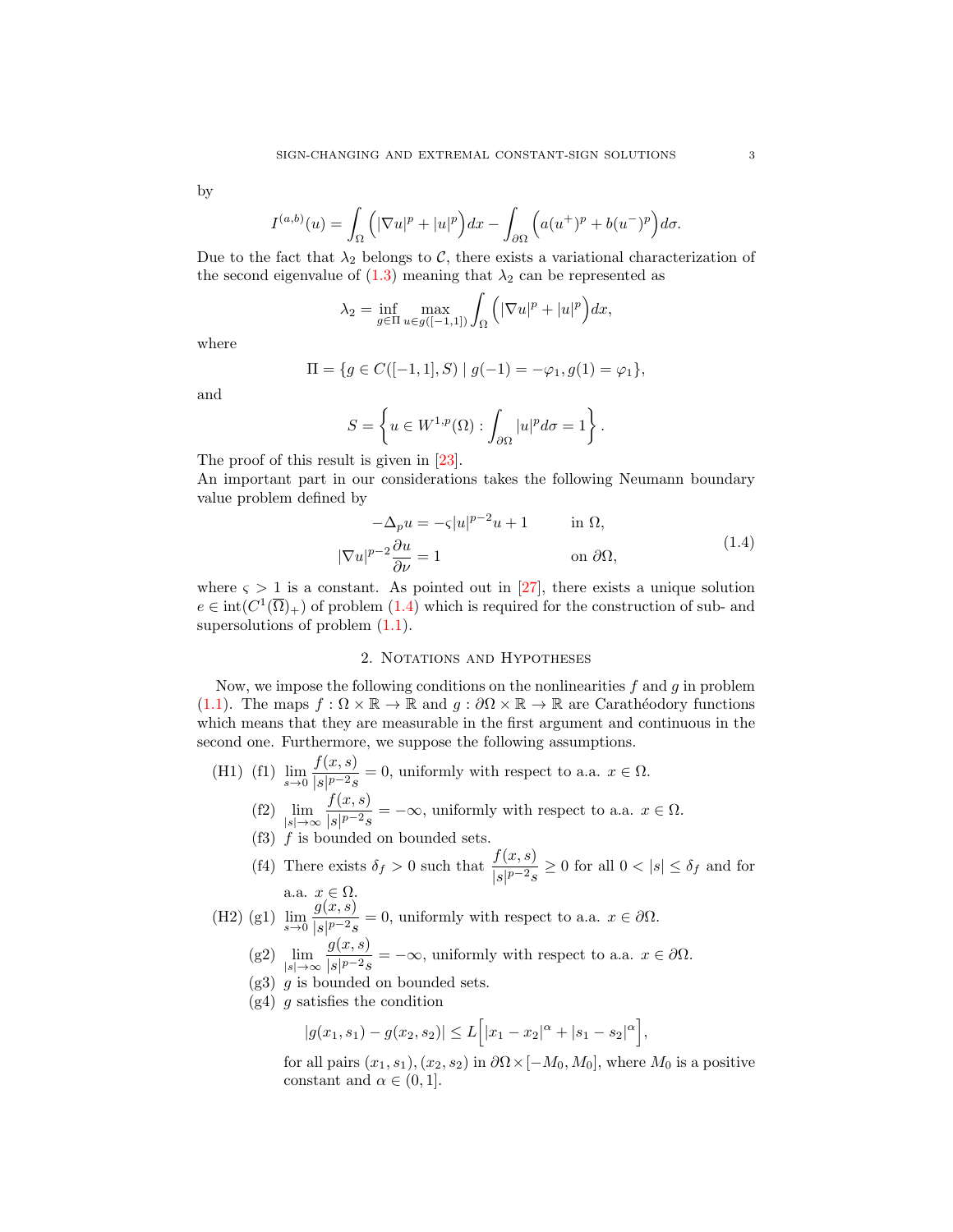(H3) Let  $(a, b) \in \mathbb{R}^2_+$  be above the first nontrivial curve C of the Fučik spectrum constructed in [\[23\]](#page-17-13) (see Figure [1\)](#page-3-0).

Note that (H2)(g4) implies that the function  $(x, s) \mapsto a|s|^{p-1} - b|s|^{p-1} + g(x, s)$ fulfills a condition as in  $(H2)(g4)$ , too. Moreover, we see at once that  $u = 0$  is a trivial solution of problem  $(1.1)$  because of the conditions  $(H1)(f1)$  and  $(H2)(g1)$ which guarantees that  $f(x, 0) = g(x, 0) = 0$ . It should be noted that hypothesis (H3) includes that  $a, b > \lambda_1$  (see [\[23\]](#page-17-13) or Figure [1\)](#page-3-0).

**Example 2.1.** Let the functions  $f : \Omega \times \mathbb{R} \to \mathbb{R}$  and  $g : \partial \Omega \times \mathbb{R} \to \mathbb{R}$  be given by

$$
f(x,s) = \begin{cases} |s|^{p-2}s(1+(s+1)e^{-s}) & \text{if } s \le -1\\ \text{sgn}(s)\frac{|s|^p}{2}(|(s-1)\cos(s+1)|+s+1) & \text{if } -1 \le s \le 1\\ s^{p-1}e^{1-s}-|x|(s-1)s^{p-1}e^s & \text{if } s \ge 1, \end{cases}
$$

and

$$
g(x,s) = \begin{cases} |s|^{p-2}s(s+1+e^{s+1}) & \text{if } s \le -1\\ |s|^{p-1}se^{(s^2-1)\sqrt{|x|}} & \text{if } -1 \le s \le 1\\ s^{p-1}(\cos(1-s)+(1-s)e^s) & \text{if } s \ge 1. \end{cases}
$$

Then all conditions in  $(H1)(f1)$ – $(f4)$  and  $(H2)(g1)$ – $(g4)$  are fulfilled.



<span id="page-3-0"></span>FIGURE 1. Fučik Spectrum

<span id="page-3-1"></span>**Definition 2.2.** A function  $u \in W^{1,p}(\Omega)$  is called a weak solution of [\(1.1\)](#page-0-0) if the following holds:

$$
\int_{\Omega} |\nabla u|^{p-2} \nabla u \nabla \varphi dx = \int_{\Omega} (f(x, u) - |u|^{p-2} u) \varphi dx \n+ \int_{\partial \Omega} (a(u^+)^{p-1} - b(u^-)^{p-1} + g(x, u)) \varphi d\sigma, \forall \varphi \in W^{1, p}(\Omega).
$$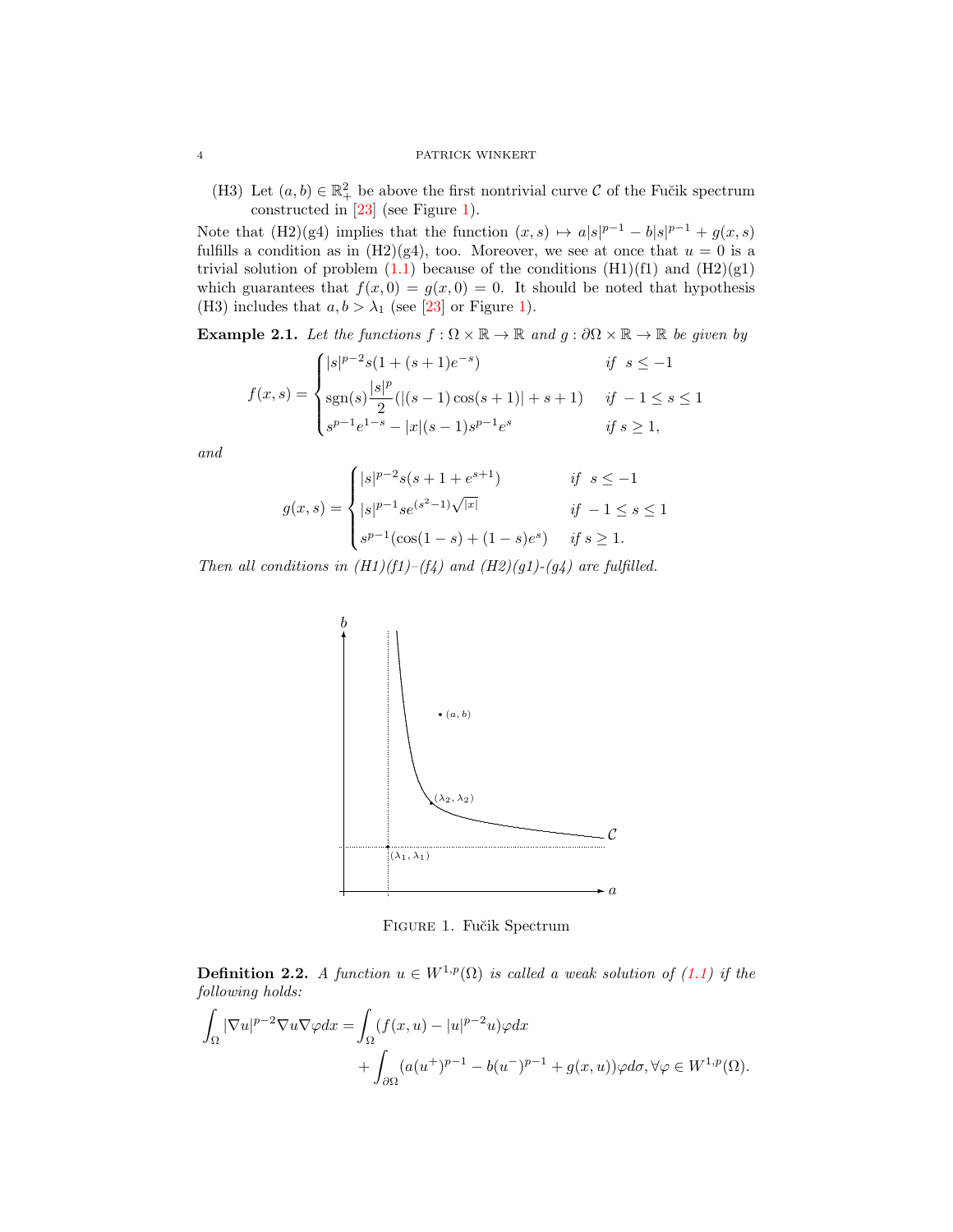<span id="page-4-2"></span>**Definition 2.3.** A function  $\underline{u} \in W^{1,p}(\Omega)$  is called a subsolution of [\(1.1\)](#page-0-0) if the following holds:

$$
\int_{\Omega} |\nabla \underline{u}|^{p-2} \nabla \underline{u} \nabla \varphi dx \le \int_{\Omega} (f(x, \underline{u}) - |\underline{u}|^{p-2} \underline{u}) \varphi dx + \int_{\partial \Omega} (a(\underline{u}^+)^{p-1} - b(\underline{u}^-)^{p-1} + g(x, \underline{u})) \varphi d\sigma, \forall \varphi \in W^{1,p}(\Omega)_+.
$$

<span id="page-4-0"></span>**Definition 2.4.** A function  $\overline{u} \in W^{1,p}(\Omega)$  is called a supersolution of [\(1.1\)](#page-0-0) if the following holds:

$$
\int_{\Omega} |\nabla \overline{u}|^{p-2} \nabla \overline{u} \nabla \varphi dx \ge \int_{\Omega} (f(x, \overline{u}) - |\overline{u}|^{p-2} \overline{u}) \varphi dx + \int_{\partial \Omega} (a(\overline{u}^+)^{p-1} - b(\overline{u}^-)^{p-1} + g(x, \overline{u})) \varphi d\sigma, \forall \varphi \in W^{1, p}(\Omega)_{+}.
$$

We recall that  $W^{1,p}(\Omega)_+ := \{ \varphi \in W^{1,p}(\Omega) : \varphi \geq 0 \}$  denotes all nonnegative functions of  $W^{1,p}(\Omega)$ . Furthermore, for functions  $u, v, w \in W^{1,p}(\Omega)$  satisfying  $v \leq$  $u \leq w$ , we have the relation  $\gamma(v) \leq \gamma(u) \leq \gamma(w)$ , where  $\gamma: W^{1,p}(\Omega) \to L^p(\partial\Omega)$ stands for the well-known trace operator.

## 3. Extremal Constant-Sign Solutions

For the rest of the paper we denote by  $\varphi_1 \in \text{int}(C^1(\overline{\Omega})_+)$  the first eigenfunction of the Steklov eigenvalue problem  $(1.3)$  corresponding to its first eigenvalue  $\lambda_1$ . Furthermore, the function  $e \in \text{int}(C^1(\overline{\Omega})_+)$  stands for the unique solution of the auxiliary Neumann boundary value problem defined in [\(1.4\)](#page-2-0). Our first lemma reads as follows.

<span id="page-4-3"></span>**Lemma 3.1.** Let the conditions (H1)–(H2) be satisfied and let  $a, b > \lambda_1$ . Then there exist constants  $\vartheta_a, \vartheta_b > 0$  such that  $\vartheta_a e$  and  $-\vartheta_b e$  are a positive supersolution and a negative subsolution, respectively, of problem  $(1.1)$ .

*Proof.* Setting  $\bar{u} = \vartheta_a e$  with a positive constant  $\vartheta_a$  to be specified and considering the auxiliary problem  $(1.4)$ , we obtain

$$
\begin{aligned} &\int_{\Omega} |\nabla(\vartheta_a e)|^{p-2} \nabla(\vartheta_a e) \nabla \varphi dx \\ &= -\varsigma \int_{\Omega} (\vartheta_a e)^{p-1} \varphi dx + \int_{\Omega} \vartheta_a^{p-1} \varphi dx + \int_{\partial \Omega} \vartheta_a^{p-1} \varphi d\sigma, \quad \forall \varphi \in W^{1,p}(\Omega). \end{aligned}
$$

In order to satisfy Definition [2.4](#page-4-0) for  $\overline{u} = \vartheta_a e$ , we have to show that the following inequality holds true meaning

$$
\int_{\Omega} (\vartheta_a^{p-1} - \tilde{c}(\vartheta_a e)^{p-1} - f(x, \vartheta_a e))\varphi dx \n+ \int_{\partial\Omega} (\vartheta_a^{p-1} - a(\vartheta_a e)^{p-1} - g(x, \vartheta_a e))\varphi d\sigma \ge 0,
$$
\n(3.1)

where  $\tilde{c} = \varsigma - 1$  with  $\tilde{c} > 0$ . Condition (H1)(f2) implies the existence of  $s_{\varsigma} > 0$  such that

<span id="page-4-1"></span>
$$
\frac{f(x,s)}{s^{p-1}} < -\tilde{c}, \quad \text{ for a.a. } x \in \Omega \text{ and all } s > s_{\varsigma},
$$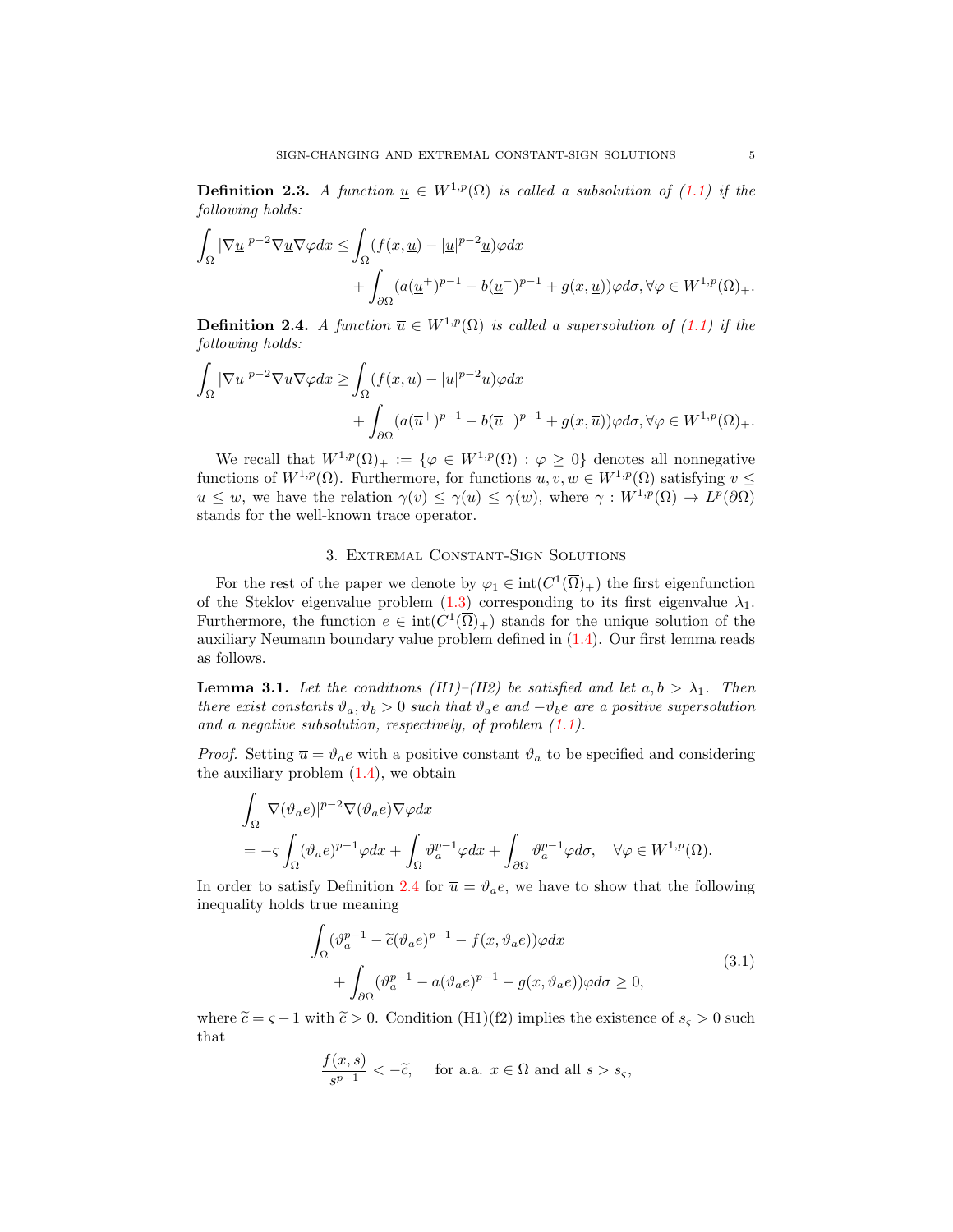and due to  $(H1)(f3)$  we have

$$
|-f(x,s)-\widetilde{c}s^{p-1}| \leq |f(x,s)|+\widetilde{c}s^{p-1} \leq c_{\varsigma}, \quad \text{ for a.a. } x \in \Omega \text{ and all } s \in [0, s_{\varsigma}].
$$

Hence, we get

$$
f(x,s) \le -\tilde{c}s^{p-1} + c_{\varsigma}, \quad \text{for a.a. } x \in \Omega \text{ and all } s \ge 0.
$$
 (3.2)

Because of hypothesis (H2)(g2) there exists  $s_a > 0$  such that

<span id="page-5-0"></span>
$$
\frac{g(x,s)}{s^{p-1}} < -a, \quad \text{ for a.a. } x \in \partial\Omega \text{ and all } s > s_a,
$$

and thanks to condition (H2)(g3) we find a constant  $c_a > 0$  such that

 $|-g(x, s) - as^{p-1}| \le |g(x, s)| + as^{p-1} \le c_a$ , for a.a.  $x \in \partial\Omega$  and all  $s \in [0, s_a]$ . Finally, we have

$$
g(x, s) \le -as^{p-1} + c_a
$$
, for a.a.  $x \in \partial\Omega$  and all  $s \ge 0$ . (3.3)

Using the inequality in  $(3.2)$  to the first integral in  $(3.1)$  yields

<span id="page-5-1"></span>
$$
\begin{aligned} &\int_{\Omega} (\vartheta_a^{p-1} - \widetilde{c}(\vartheta_a e)^{p-1} - f(x, \vartheta_a e)) \varphi dx \\ &\geq \int_{\Omega} (\vartheta_a^{p-1} - \widetilde{c}(\vartheta_a e)^{p-1} + \widetilde{c}(\vartheta_a e)^{p-1} - c_{\varsigma}) \varphi dx \\ &= \int_{\Omega} (\vartheta_a^{p-1} - c_{\varsigma}) \varphi dx, \end{aligned}
$$

which proves its nonnegativity if  $\vartheta_a \geq c_s^{\frac{1}{p-1}}$ . Applying [\(3.3\)](#page-5-1) to the second integral in [\(3.1\)](#page-4-1) ensures

$$
\int_{\partial\Omega} (\vartheta_a^{p-1} - a(\vartheta_a e)^{p-1} - g(x, \vartheta_a e))\varphi dx
$$
  
\n
$$
\geq \int_{\partial\Omega} (\vartheta_a^{p-1} - a(\vartheta_a e)^{p-1} + a(\vartheta_a e)^{p-1} - c_a)\varphi dx
$$
  
\n
$$
\geq \int_{\partial\Omega} (\vartheta_a^{p-1} - c_a)\varphi dx.
$$

We take  $\vartheta_a := \max \left\{ c_s^{\frac{1}{p-1}}, c_a^{\frac{1}{p-1}} \right\}$  to verify that both integrals in [\(3.1\)](#page-4-1) are nonnegative. Hence, the function  $\bar{u} = \hat{v}_a e$  is in fact a positive supersolution of problem [\(1.1\)](#page-0-0). In similar way one proves that  $\underline{u} = -\vartheta_b e$  is a negative subsolution, where we apply the following estimates

$$
f(x, s) \ge -\tilde{c}s^{p-1} - c_{\varsigma}
$$
, for a.a.  $x \in \Omega$  and all  $s \le 0$ ,  
 $g(x, s) \ge -bs^{p-1} - c_b$ , for a.a.  $x \in \partial\Omega$  and all  $s \le 0$ .

This completes the proof.  $\Box$ 

The next two lemmas show that constant multipliers of  $\varphi_1$  may be sub- and supersolution of  $(1.1)$ . More precisely, we have the following result.

<span id="page-5-2"></span>**Lemma 3.2.** Assume (H1)–(H2) are satisfied. If  $a > \lambda_1$ , then for  $\varepsilon > 0$  sufficiently small and any  $b \in \mathbb{R}$  the function  $\varepsilon \varphi_1$  is a positive subsolution of problem [\(1.1\)](#page-0-0).

$$
\overline{\phantom{0}}
$$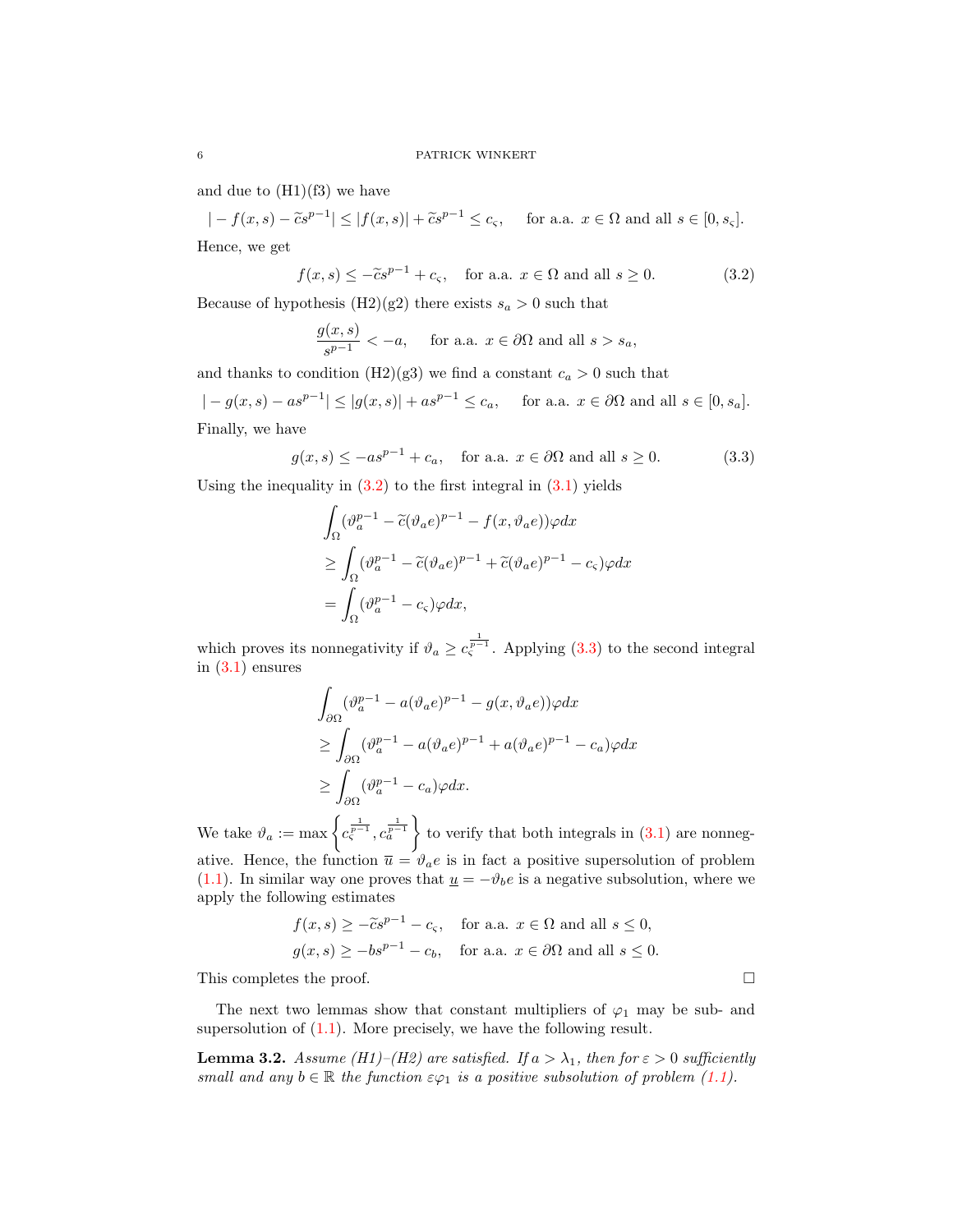Proof. The Steklov eigenvalue problem [\(1.3\)](#page-1-1) implies

$$
\int_{\Omega} |\nabla(\varepsilon \varphi_1)|^{p-2} \nabla(\varepsilon \varphi_1) \nabla \varphi dx
$$
  
= 
$$
- \int_{\Omega} (\varepsilon \varphi_1)^{p-1} \varphi dx + \int_{\partial \Omega} \lambda_1 (\varepsilon \varphi_1)^{p-1} \varphi d\sigma, \quad \forall \varphi \in W^{1,p}(\Omega).
$$

Definition [2.3](#page-4-2) is satisfied for  $\underline{u} = \varepsilon \varphi_1$  provided the inequality

$$
\int_{\Omega} -f(x,\varepsilon\varphi_1)\varphi dx + \int_{\partial\Omega} ((\lambda_1-a)(\varepsilon\varphi_1)^{p-1} - g(x,\varepsilon\varphi_1))\varphi d\sigma \leq 0,
$$

is valid for all  $\varphi \in W^{1,p}(\Omega)_+$ . With regard to hypothesis (H1)(f4) we obtain, for  $\varepsilon \in (0, \delta_f/\|\varphi_1\|_{\infty}],$ 

$$
\int_{\Omega} -f(x,\varepsilon\varphi_1)\varphi dx = \int_{\Omega} -\frac{f(x,\varepsilon\varphi_1)}{(\varepsilon\varphi_1)^{p-1}}(\varepsilon\varphi_1)^{p-1}\varphi dx \le 0,
$$

where  $\|\cdot\|_{\infty}$  denotes the usual supremum norm. Thanks to condition (H2)(g1) there exists a number  $\delta_a>0$  such that

$$
\frac{|g(x,s)|}{|s|^{p-1}} < a - \lambda_1, \quad \text{for a.a. } x \in \partial\Omega \text{ and all } 0 < |s| \le \delta_a.
$$

In case  $\varepsilon \in \left(0, \frac{\delta_a}{\|\varphi_1\|_{\infty}}\right]$  we get

$$
\int_{\partial\Omega} ((\lambda_1 - a)(\varepsilon\varphi_1)^{p-1} - g(x, \varepsilon\varphi_1))\varphi d\sigma \le \int_{\partial\Omega} \left(\lambda_1 - a + \frac{|g(x, \varepsilon\varphi)|}{(\varepsilon\varphi_1)^{p-1}}\right) (\varepsilon\varphi_1)^{p-1}\varphi d\sigma
$$
  

$$
< \int_{\partial\Omega} (\lambda_1 - a + a - \lambda_1)(\varepsilon\varphi_1)^{p-1}\varphi d\sigma
$$
  
= 0.

Selecting  $0 < \varepsilon \le \min{\{\delta_f / \|\varphi_1\|_{\infty}, \delta_{\lambda}/\|\varphi_1\|_{\infty}\}}$  guarantees that  $\underline{u} = \varepsilon \varphi_1$  is a positive subsolution.  $\Box$ 

The following lemma on the existence of a negative supersolution can be proved in a similar way.

<span id="page-6-0"></span>**Lemma 3.3.** Assume (H1)–(H2) are satisfied. If  $b > \lambda_1$ , then for  $\varepsilon > 0$  sufficiently small and any  $a \in \mathbb{R}$  the function  $-\varepsilon \varphi_1$  is a negative supersolution of problem [\(1.1\)](#page-0-0).

Concerning Lemma [3.1-](#page-4-3)[3.3,](#page-6-0) we obtain a positive pair  $[\epsilon\varphi_1, \vartheta_a e]$  and a negative pair  $[-\vartheta_b e, -\varepsilon\varphi_1]$  of sub- and supersolutions of problem [\(1.1\)](#page-0-0) provided  $\varepsilon > 0$  is sufficiently small.

In the next step we are going to prove the regularity of solutions of problem [\(1.1\)](#page-0-0) belonging to the order interval  $[0, \vartheta_a e]$  and  $[-\vartheta_b e, 0]$ , respectively. We also point out that  $\underline{u} = \overline{u} = 0$  is both, a subsolution and a supersolution because of the hypotheses  $(H1)(f1)$  and  $(H2)(g1)$ .

<span id="page-6-1"></span>**Lemma 3.4.** Assume (H1)–(H2) and let  $a, b > \lambda_1$ . If  $u \in [0, \vartheta_a e]$  (respectively,  $u \in [-\vartheta_b e, 0]$  is a solution of problem [\(1.1\)](#page-0-0) satisfying  $u \not\equiv 0$  in  $\Omega$ , then it holds  $u \in \text{int}(C^1(\overline{\Omega})_+)$  (respectively,  $u \in -\text{int}(C^1(\overline{\Omega})_+))$ .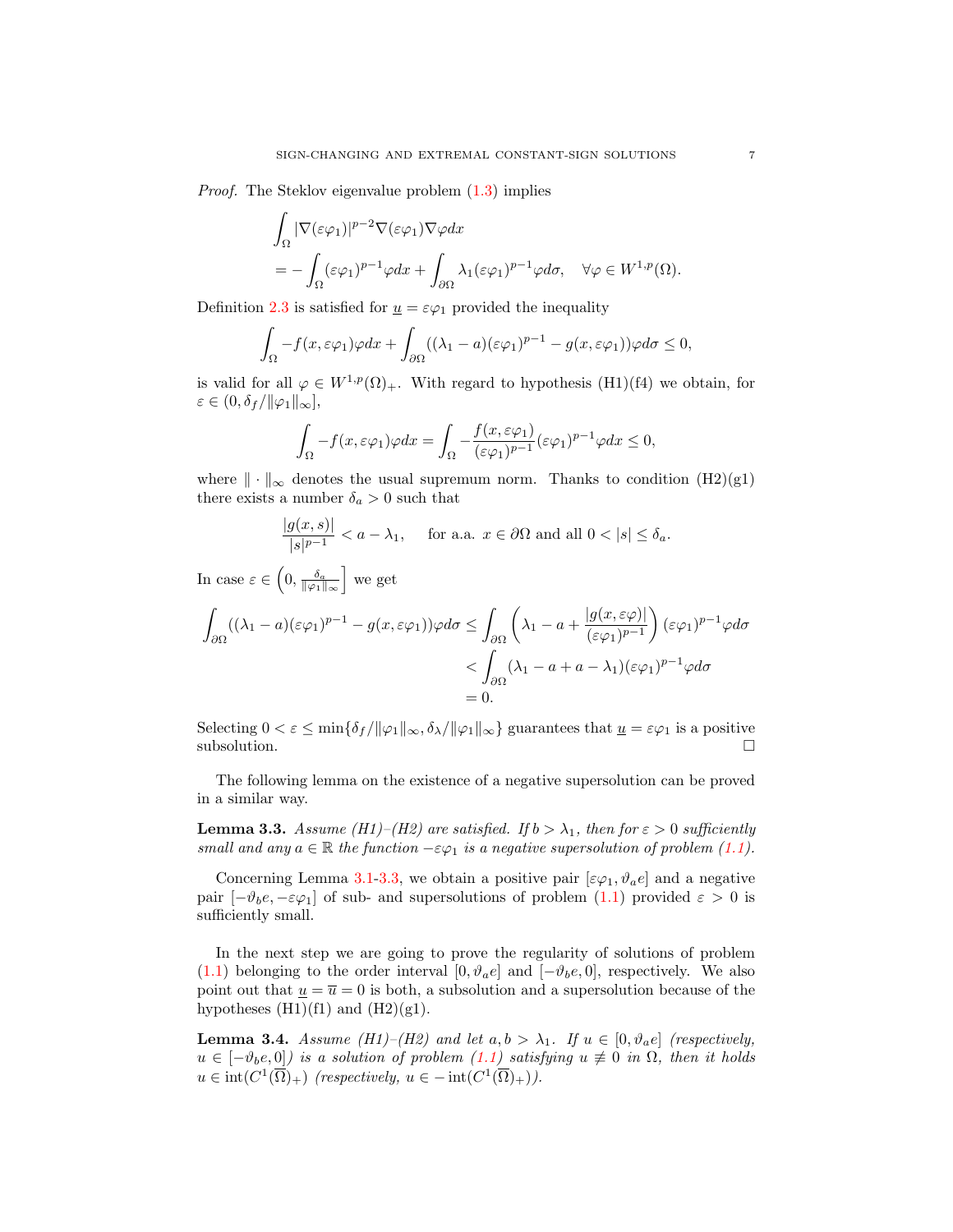*Proof.* We just show the first case, the other case acts in the same way. Let  $u$  be a solution of [\(1.1\)](#page-0-0) satisfying  $0 \le u \le \vartheta_a e$ . We directly obtain the  $L^{\infty}$ -boundedness, and hence, the regularity results of Lieberman in [\[20,](#page-17-12) Theorem 2] imply  $u \in C^{1,\alpha}(\overline{\Omega})$ with  $\alpha \in (0, 1)$ . Due to the assumptions  $(H1)(f1), (H1)(f3), (H2)(g1)$  and  $(H2)(g3),$ we obtain the existence of constants  $c_f, c_g > 0$  satisfying

$$
|f(x,s)| \le c_f s^{p-1}, \quad \text{for a.a. } x \in \Omega \text{ and all } 0 \le s \le \vartheta_a \|e\|_{\infty},
$$
  

$$
|g(x,s)| \le c_g s^{p-1}, \quad \text{for a.a. } x \in \partial\Omega \text{ and all } 0 \le s \le \vartheta_a \|e\|_{\infty}.
$$
 (3.4)

Applying  $(3.4)$  to  $(1.1)$  provides

<span id="page-7-0"></span>
$$
\Delta_p u \le \tilde{c}u^{p-1}, \quad \text{ a.e. in } \Omega,
$$

where  $\tilde{c}$  is a positive constant. We set  $\beta(s) = \tilde{c}s^{p-1}$  for all  $s > 0$  and use Vázquez's<br>strong maximum principle (cf. [26]) which is possible because  $\int_{c}^{1} \frac{1}{\sqrt{c}} \, d\omega = +\infty$ strong maximum principle (cf. [\[26\]](#page-17-14)) which is possible because  $\int_{0^+} \frac{1}{\sqrt{e^{i\theta}}}$  $\frac{1}{(s\beta(s))^{\frac{1}{p}}}ds = +\infty.$ Hence, it holds  $u > 0$  in  $\Omega$ . Finally, we suppose the existence of  $x_0 \in \partial \Omega$  satisfying  $u(x_0) = 0$ . Applying again the maximum principle yields  $\frac{\partial u}{\partial \nu}(x_0) < 0$ . However, because of  $g(x_0, u(x_0)) = g(x_0, 0) = 0$  in combination with the Neumann condition in [\(1.1\)](#page-0-0) we get  $\frac{\partial u}{\partial \nu}(x_0) = 0$ . This is a contradiction and hence,  $u > 0$  in  $\overline{\Omega}$  which proves  $u \in \text{int}(C^1)$  $(\overline{\Omega})_+$ ).

The main result in this section about the existence of extremal constant-sign solutions is given in the following theorem.

<span id="page-7-2"></span>**Theorem 3.5.** Assume (H1)–(H2). For every  $a > \lambda_1$  and  $b \in \mathbb{R}$  there exists a smallest positive solution  $u_+ = u_+(a) \in \text{int}(C^1(\overline{\Omega})_+)$  of  $(1.1)$  in the order interval  $[0, \vartheta_a e]$  with the constant  $\vartheta_a$  as in Lemma [3.1.](#page-4-3) For every  $b > \lambda_1$  and  $a \in \mathbb{R}$ there exists a greatest solution  $u = u_-(b) \in -\text{int}(C^1(\overline{\Omega})_+)$  in the order interval  $[-\vartheta_b e, 0]$  with the constant  $\vartheta_b$  as in Lemma [3.1.](#page-4-3)

*Proof.* Let  $a > \lambda_1$ . Lemma [3.1](#page-4-3) and Lemma [3.2](#page-5-2) guarantee that  $\underline{u} = \varepsilon \varphi_1 \in$  $\text{int}(C^1(\overline{\Omega})_+)$  is a subsolution of problem  $(1.1)$  and  $\overline{u} = \vartheta_a e \in \text{int}(C^1(\overline{\Omega})_+)$  is a supersolution of problem [\(1.1\)](#page-0-0). Moreover, we choose  $\varepsilon > 0$  sufficiently small such that  $\varepsilon\varphi_1 \leq \vartheta_a e$ . Applying the method of sub- and supersolution (see [\[4\]](#page-16-12)) corresponding to the order interval  $[\varepsilon\varphi_1, \vartheta_a e]$  provides the existence of a smallest positive solution  $u_{\varepsilon} = u_{\varepsilon}(\lambda)$  of problem  $(1.1)$  fulfilling  $\varepsilon \varphi_1 \leq u_{\varepsilon} \leq \vartheta_a e$ . In view of Lemma [3.4](#page-6-1) we have  $u_{\varepsilon} \in \text{int}(C^1(\overline{\Omega})_+)$ . Hence, for every positive integer *n* sufficiently large there exists a smallest solution  $u_n \in \text{int}(C^1(\overline{\Omega})_+)$  of problem  $(1.1)$  in the order interval  $\left[\frac{1}{n}\varphi_1, \vartheta_a e\right]$ . We obtain

<span id="page-7-1"></span>
$$
u_n \downarrow u_+ \text{ pointwise} \tag{3.5}
$$

with some function  $u_+ : \Omega \to \mathbb{R}$  satisfying  $0 \le u_+ \le \vartheta_a e$ .

**Claim 1:**  $u_+$  is a solution of problem  $(1.1)$ .

As  $u_n \in [\frac{1}{n}\varphi_1, \vartheta_a e]$  and  $\gamma(u_n) \in [\gamma(\frac{1}{n}\varphi_1), \gamma(\vartheta_a e)],$  we obtain the boundedness of  $u_n$ in  $L^p(\Omega)$  and  $L^p(\partial\Omega)$ , respectively. Definition [2.2](#page-3-1) holds, in particular, for  $u = u_n$ and  $\varphi = u_n$  which results in

$$
\|\nabla u_n\|_{L^p(\Omega)}^p \leq \int_{\Omega} |f(x, u_n)| u_n dx + \|u_n\|_{L^p(\Omega)}^p + a \|u_n\|_{L^p(\partial\Omega)}^p + \int_{\Omega} |g(x, u_n)| u_n d\sigma
$$
  
\n
$$
\leq a_1 \|u_n\|_{L^p(\Omega)} + \|u_n\|_{L^p(\Omega)}^p + a \|u_n\|_{L^p(\partial\Omega)}^p + a_2 \|u_n\|_{L^p(\partial\Omega)}
$$
  
\n
$$
\leq a_3,
$$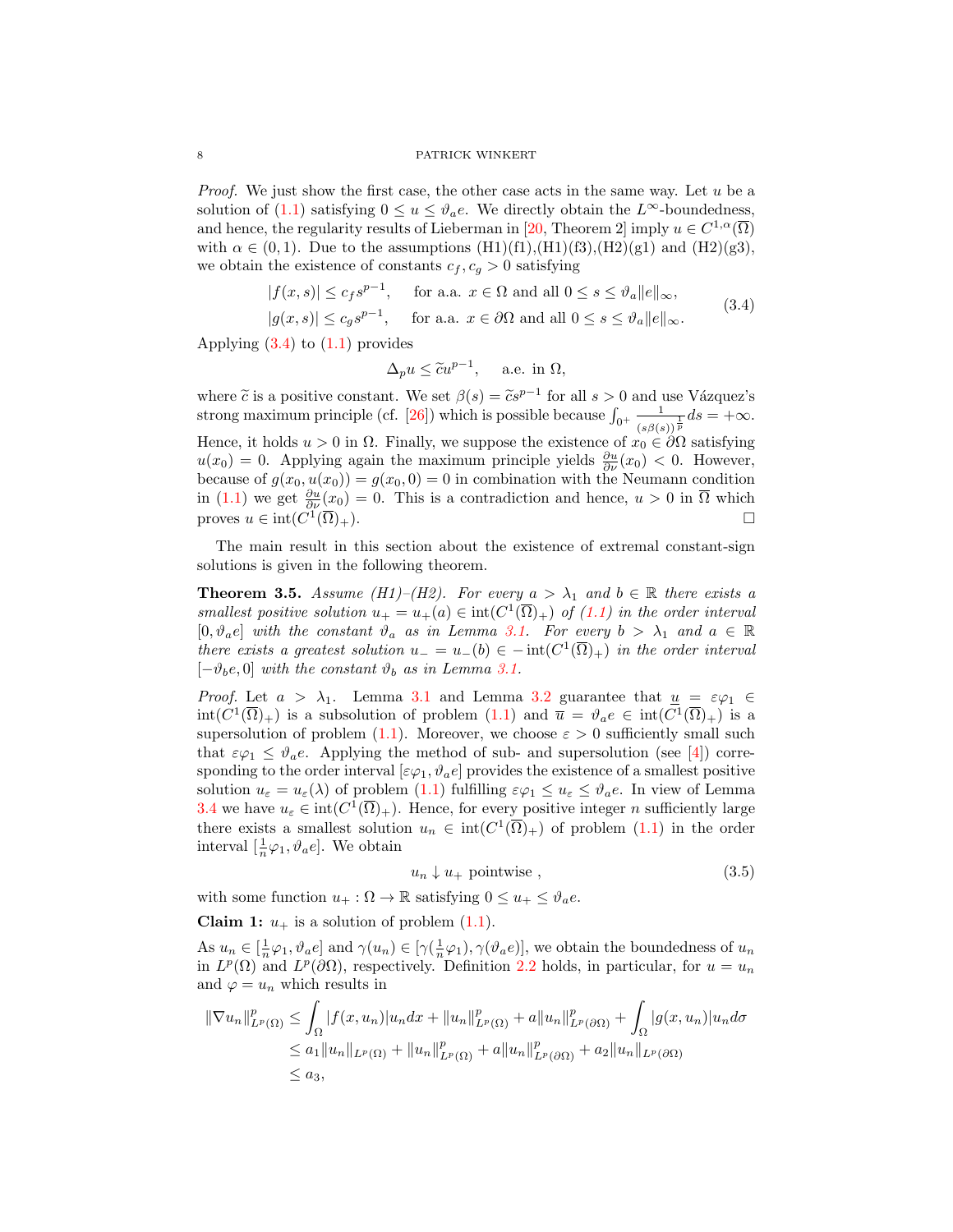with some positive constants  $a_i, i = 1, \ldots, 3$  independent of n. Consequently,  $u_n$  is bounded in  $W^{1,p}(\Omega)$  and due to the reflexivity of  $W^{1,p}(\Omega)$ ,  $1 < p < \infty$ , we obtain the existence of a weakly convergent subsequence of  $u_n$ . Because of the compact embedding  $W^{1,p}(\Omega) \hookrightarrow L^p(\Omega)$ , the monotony of  $u_n$  and the compactness of the trace operator  $\gamma$ , we get for the entire sequence  $u_n$ 

<span id="page-8-1"></span><span id="page-8-0"></span>
$$
u_n \rightharpoonup u_+ \text{ in } W^{1,p}(\Omega),
$$
  
\n
$$
u_n \rightharpoonup u_+ \text{ in } L^p(\Omega) \text{ and for a.a. } x \in \Omega,
$$
  
\n
$$
u_n \rightharpoonup u_+ \text{ in } L^p(\partial\Omega) \text{ and for a.a. } x \in \partial\Omega.
$$
\n(3.6)

Since  $u_n$  solves problem [\(1.1\)](#page-0-0), one obtains, for all  $\varphi \in W^{1,p}(\Omega)$ ,

$$
\int_{\Omega} |\nabla u_n|^{p-2} \nabla u_n \nabla \varphi dx
$$
\n
$$
= \int_{\Omega} (f(x, u_n) - u_n^{p-1}) \varphi dx + \int_{\partial \Omega} (au_n^{p-1} + g(x, u_n)) \varphi d\sigma.
$$
\n(3.7)

Setting  $\varphi = u_n - u_+ \in W^{1,p}(\Omega)$  in [\(3.7\)](#page-8-0) results in

$$
\int_{\Omega} |\nabla u_n|^{p-2} \nabla u_n \nabla (u_n - u_+) dx
$$
  
= 
$$
\int_{\Omega} (f(x, u_n) - u_n^{p-1})(u_n - u_+) dx + \int_{\partial \Omega} (au_n^{p-1} + g(x, u_n))(u_n - u_+) d\sigma.
$$

Using  $(3.6)$  and the hypotheses  $(H1)(f3)$  as well as  $(H2)(g3)$  yields

$$
\limsup_{n \to \infty} \int_{\Omega} |\nabla u_n|^{p-2} \nabla u_n \nabla (u_n - u_+) dx \le 0,
$$

which provides by the  $(S_+)$ -property of  $-\Delta_p$  on  $W^{1,p}(\Omega)$  along with  $(3.6)$ 

<span id="page-8-2"></span>
$$
u_n \to u_+ \text{ in } W^{1,p}(\Omega). \tag{3.8}
$$

The uniform boundedness of the sequence  $(u_n)$  in conjunction with the strong convergence in  $(3.8)$  and the conditions  $(H1)(f3)$  as well as  $(H2)(g3)$  admit us to pass to the limit in  $(3.7)$ . This shows that  $u_+$  is a solution of problem  $(1.1)$ .

# Claim 2:  $u_+ \in \text{int}(C^1(\overline{\Omega})_+).$

In order to apply Lemma [3.4,](#page-6-1) we have to prove that  $u_+ \neq 0$ . Let us assume this assertion is not valid meaning  $u_+ \equiv 0$ . From [\(3.5\)](#page-7-1) it follows

<span id="page-8-4"></span>
$$
u_n(x) \downarrow 0 \quad \text{for all } x \in \Omega. \tag{3.9}
$$

We set

<span id="page-8-3"></span>
$$
\widetilde{u}_n = \frac{u_n}{\|u_n\|_{W^{1,p}(\Omega)}} \text{ for all } n.
$$

It is clear that the sequence  $(\tilde{u}_n)$  is bounded in  $W^{1,p}(\Omega)$  which ensures the existence of a weakly convergent subsequence of  $\tilde{u}_n$ , denoted again by  $\tilde{u}_n$ , such that

$$
\widetilde{u}_n \rightharpoonup \widetilde{u} \quad \text{in } W^{1,p}(\Omega), \n\widetilde{u}_n \rightharpoonup \widetilde{u} \quad \text{in } L^p(\Omega) \text{ and for a.a. } x \in \Omega, \n\widetilde{u}_n \rightharpoonup \widetilde{u} \quad \text{in } L^p(\partial\Omega) \text{ and for a.a. } x \in \partial\Omega,
$$
\n(3.10)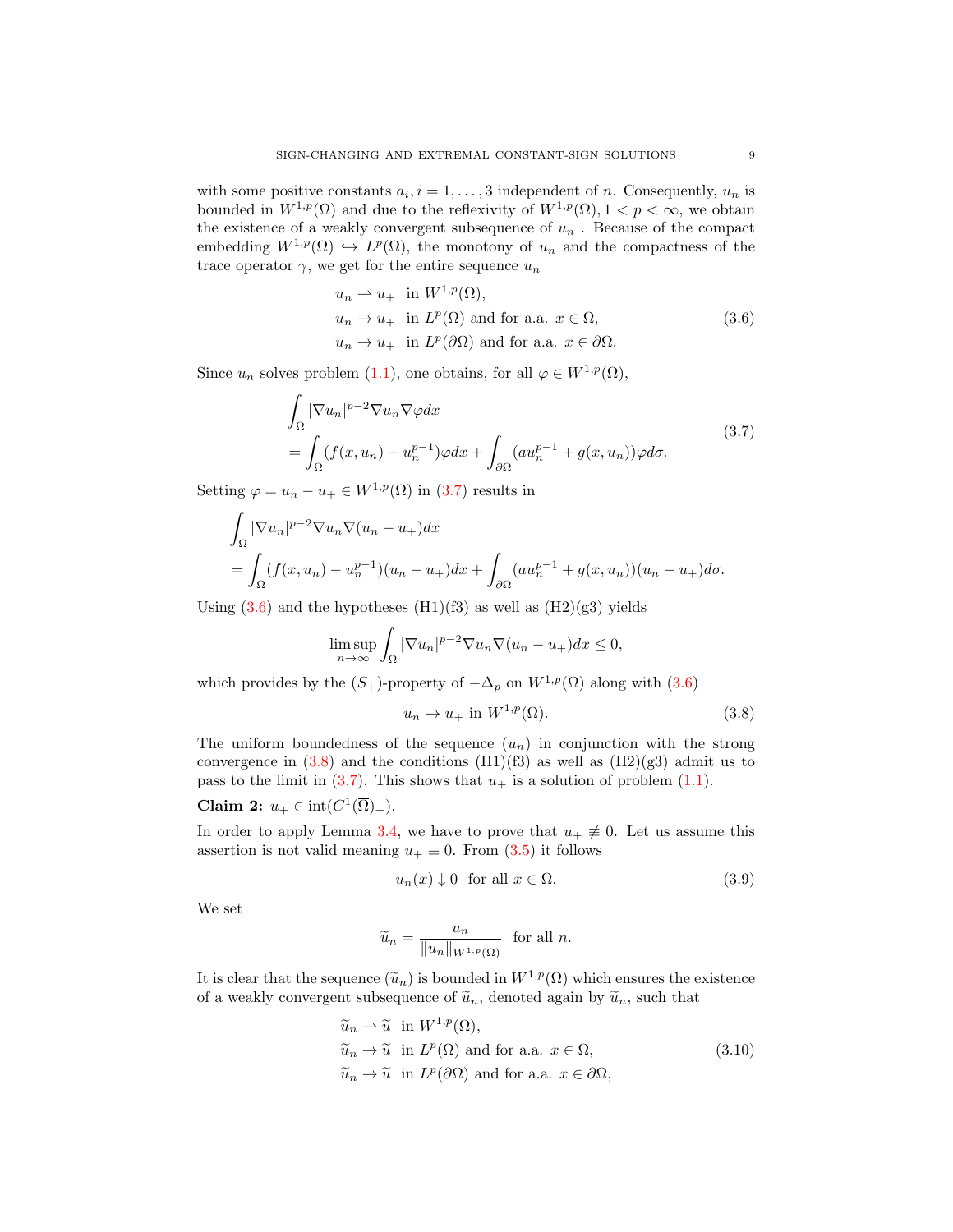with some function  $\tilde{u}: \Omega \to \mathbb{R}$  belonging to  $W^{1,p}(\Omega)$ . In addition, we may suppose there are functions  $z_1 \in L^p(\Omega)_+, z_2 \in L^p(\partial \Omega)_+$  such that

<span id="page-9-6"></span><span id="page-9-3"></span><span id="page-9-0"></span>
$$
|\widetilde{u}_n(x)| \le z_1(x) \text{ for a.a. all } x \in \Omega,
$$
  

$$
|\widetilde{u}_n(x)| \le z_2(x) \text{ for a.a. all } x \in \partial\Omega.
$$
 (3.11)

With the aid of [\(3.7\)](#page-8-0), we obtain for  $\tilde{u}_n$  the following variational equation

$$
\int_{\Omega} |\nabla \widetilde{u}_n|^{p-2} \nabla \widetilde{u}_n \nabla \varphi dx = \int_{\Omega} \left( \frac{f(x, u_n)}{u_n^{p-1}} \widetilde{u}_n^{p-1} - \widetilde{u}_n^{p-1} \right) \varphi dx + \int_{\partial \Omega} a \widetilde{u}_n^{p-1} \varphi d\sigma + \int_{\partial \Omega} \frac{g(x, u_n)}{u_n^{p-1}} \widetilde{u}_n^{p-1} \varphi d\sigma, \quad \forall \varphi \in W^{1, p}(\Omega).
$$
\n(3.12)

We select  $\varphi = \widetilde{u}_n - \widetilde{u} \in W^{1,p}(\Omega)$  in the last equality to get

$$
\int_{\Omega} |\nabla \widetilde{u}_n|^{p-2} \nabla \widetilde{u}_n \nabla (\widetilde{u}_n - \widetilde{u}) dx \n= \int_{\Omega} \left( \frac{f(x, u_n)}{u_n^{p-1}} \widetilde{u}_n^{p-1} - \widetilde{u}_n^{p-1} \right) (\widetilde{u}_n - \widetilde{u}) dx + \int_{\partial \Omega} a \widetilde{u}_n^{p-1} (\widetilde{u}_n - \widetilde{u}) d\sigma \n+ \int_{\partial \Omega} \frac{g(x, u_n)}{u_n^{p-1}} \widetilde{u}_n^{p-1} (\widetilde{u}_n - \widetilde{u}) d\sigma.
$$
\n(3.13)

Making use of  $(3.4)$  in combination with  $(3.11)$  results in

$$
\frac{|f(x, u_n(x))|}{u_n^{p-1}(x)}\tilde{u}_n^{p-1}(x)|\tilde{u}_n(x) - \tilde{u}(x)| \le c_f z_1(x)^{p-1}(z_1(x) + |\tilde{u}(x)|),\tag{3.14}
$$

respectively,

$$
\frac{|g(x, u_n(x))|}{u_n^{p-1}(x)} \tilde{u}_n^{p-1}(x)|\tilde{u}_n(x) - \tilde{u}(x)| \le c_g z_2(x)^{p-1}(z_2(x) + |\tilde{u}(x)|). \tag{3.15}
$$

We see at once that the right-hand sides of  $(3.14)$  and  $(3.15)$  belong to  $L^1(\Omega)$  and  $L^1(\partial\Omega)$ , respectively, which allows us to apply Lebesgue's dominated convergence theorem. This fact and the convergence properties in  $(3.10)$  show

<span id="page-9-2"></span><span id="page-9-1"></span>
$$
\lim_{n \to \infty} \int_{\Omega} \frac{f(x, u_n)}{u_n^{p-1}} \widetilde{u}_n^{p-1} (\widetilde{u}_n - \widetilde{u}) dx = 0,
$$
\n
$$
\lim_{n \to \infty} \int_{\partial \Omega} \frac{g(x, u_n)}{u_n^{p-1}} \widetilde{u}_n^{p-1} (\widetilde{u}_n - \widetilde{u}) d\sigma = 0.
$$
\n(3.16)

From [\(3.10\)](#page-8-3), [\(3.13\)](#page-9-3), [\(3.16\)](#page-9-4) we infer

$$
\limsup_{n \to \infty} \int_{\Omega} |\nabla \widetilde{u}_n|^{p-2} \nabla \widetilde{u}_n \nabla (\widetilde{u}_n - \widetilde{u}) dx = 0,
$$

and the  $(S_+)$ -property of  $-\Delta_p$  corresponding to  $W^{1,p}(\Omega)$  implies

<span id="page-9-5"></span><span id="page-9-4"></span>
$$
\widetilde{u}_n \to \widetilde{u} \quad \text{in } W^{1,p}(\Omega). \tag{3.17}
$$

Remark that  $\|\tilde{u}\|_{W^{1,p}(\Omega)} = 1$  which means  $\tilde{u} \neq 0$ . Applying [\(3.9\)](#page-8-4) and [\(3.17\)](#page-9-5) along with the conditions  $(H1)(f1),(H2)(g1)$  to  $(3.12)$  provides

$$
\int_{\Omega} |\nabla \widetilde{u}|^{p-2} \nabla \widetilde{u} \nabla \varphi dx = -\int_{\Omega} \widetilde{u}^{p-1} \varphi dx + \int_{\partial \Omega} a \widetilde{u}^{p-1} \varphi d\sigma, \quad \forall \varphi \in W^{1,p}(\Omega).
$$

The equation above is the weak formulation of the Steklov eigenvalue problem in [\(1.3\)](#page-1-1) where  $\tilde{u} \ge 0$  is the eigenfunction with respect to the eigenvalue  $a > \lambda_1$ . As  $\tilde{u} \geq 0$  is nonnegative in  $\overline{\Omega}$ , we get a contradiction to the results of Martínez et al.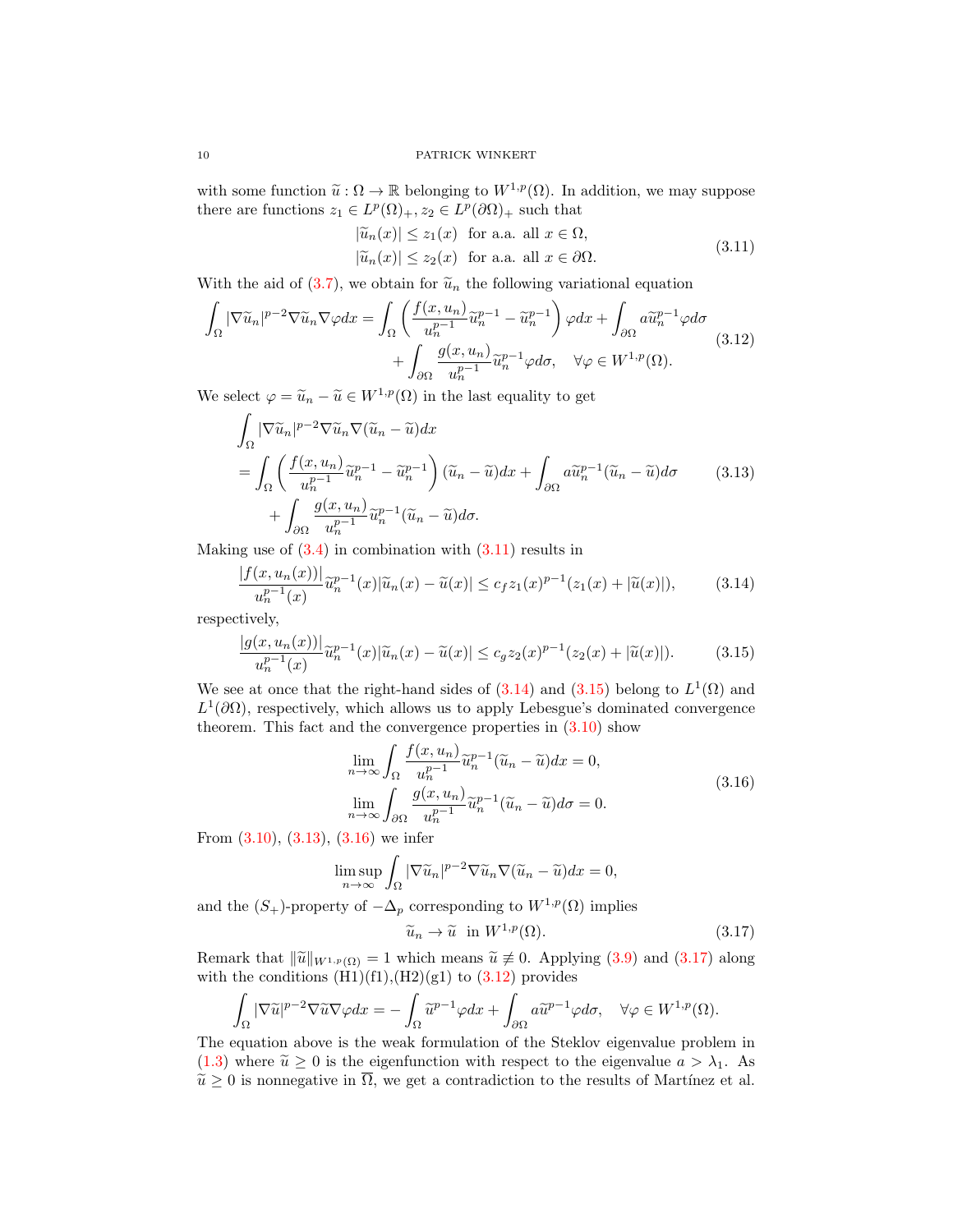in [\[21,](#page-17-9) Lemma 2.4] because  $\tilde{u}$  must change sign on  $\partial\Omega$ . Hence,  $u_+\not\equiv 0$ . Applying Lemma [3.4](#page-6-1) yields  $u_+ \in \text{int}(C^1(\overline{\Omega})_+).$ 

**Claim 3:**  $u_+ \in \text{int}(C^1(\overline{\Omega})_+)$  is the smallest positive solution of [\(1.1\)](#page-0-0) in [0,  $\vartheta_a e$ ]. Let  $u \in W^{1,p}(\Omega)$  be a positive solution of  $(1.1)$  $(1.1)$  satisfying  $0 \le u \le \vartheta_a e$ . Lemma [3.4](#page-6-1) immediately implies  $u \in \text{int}(C^1(\overline{\Omega})_+)$ . Then there exists an integer *n* sufficiently large such that  $u \in [\frac{1}{n}\varphi_1, \vartheta_a e]$ . However, we already know that  $u_n$  is the smallest solution of  $(1.1)$  in  $\left[\frac{1}{n}\varphi_1, \vartheta_a e\right]$  which yields  $u_n \leq u$ . Passing to the limit proves  $u_+ \leq u$ . Hence,  $u_+$  must be the smallest positive solution of  $(1.1)$ . The existence of the greatest negative solution of  $(1.1)$  within  $[-\vartheta_b e, 0]$  can be proved similarly. This completes the proof of the theorem.

### 4. Variational Characterization of Extremal Solutions

Theorem [3.5](#page-7-2) ensures the existence of extremal positive and negative solutions of [\(1.1\)](#page-0-0) for all  $a > \lambda_1$  and  $b > \lambda_1$  denoted by  $u_+ = u_+(a) \in \text{int}(C^1(\overline{\Omega})_+)$  and  $u = u_-(b) \in -\text{int}(C^1(\overline{\Omega})_+)$ , respectively. Now, we introduce truncation functions  $T_+, T_-, T_0: \Omega \times \mathbb{R} \to \mathbb{R}$  and  $T_+^{\partial \Omega}, T_-^{\partial \Omega}, T_0^{\partial \Omega}: \partial \Omega \times \mathbb{R} \to \mathbb{R}$  as follows.

$$
T_{+}(x,s) = \begin{cases} 0 & \text{if } s \leq 0 \\ s & \text{if } 0 < s < u_{+}(x) \\ u_{+}(x) & \text{if } s \geq u_{+}(x) \end{cases}, \quad T_{+}^{\partial\Omega}(x,s) \begin{cases} 0 & \text{if } s \leq 0 \\ s & \text{if } 0 < s < u_{+}(x) \\ u_{+}(x) & \text{if } s \geq u_{+}(x) \end{cases}
$$

$$
T_{-}(x,s) = \begin{cases} u_{-}(x) & \text{if } s \le u_{-}(x) \\ s & \text{if } u_{-}(x) < s < 0 \\ 0 & \text{if } s \ge 0 \end{cases}, \quad T_{-}^{\partial\Omega}(x,s) = \begin{cases} u_{-}(x) & \text{if } s \le u_{-}(x) \\ s & \text{if } u_{-}(x) < s < 0 \\ 0 & \text{if } s \ge 0 \end{cases}
$$

$$
T_0(x,s) = \begin{cases} u_-(x) & \text{if } s \le u_-(x) \\ s & \text{if } u_-(x) < s < u_+(x) \\ u_+(x) & \text{if } s \ge u_+(x) \end{cases}
$$

$$
T_0^{\partial\Omega}(x,s) = \begin{cases} u_-(x) & \text{if } s \le u_-(x) \\ s & \text{if } u_-(x) < s < u_+(x) \\ u_+(x) & \text{if } s \ge u_+(x) \end{cases}
$$

For  $u \in W^{1,p}(\Omega)$  the truncation operators on  $\partial\Omega$  apply to the corresponding traces  $\gamma(u)$ . We just write for simplification  $T_+^{\partial\Omega}(x,u), T_+^{\partial\Omega}(x,u), T_+^{\partial\Omega}(x,u)$  without  $\gamma$ . Furthermore, the truncation operators are continuous, uniformly bounded, and Lipschitz continuous with respect to the second argument. By means of these truncations, we define the following associated functionals given by

$$
E_{+}(u) = \frac{1}{p} [\|\nabla u\|_{L^{p}(\Omega)}^{p} + \|u\|_{L^{p}(\Omega)}^{p}] - \int_{\Omega} \int_{0}^{u(x)} f(x, T_{+}(x, s)) ds dx
$$
  

$$
- \int_{\partial \Omega} \int_{0}^{u(x)} \left[ a T_{+}^{\partial \Omega}(x, s)^{p-1} + g(x, T_{+}^{\partial \Omega}(x, s)) \right] ds d\sigma,
$$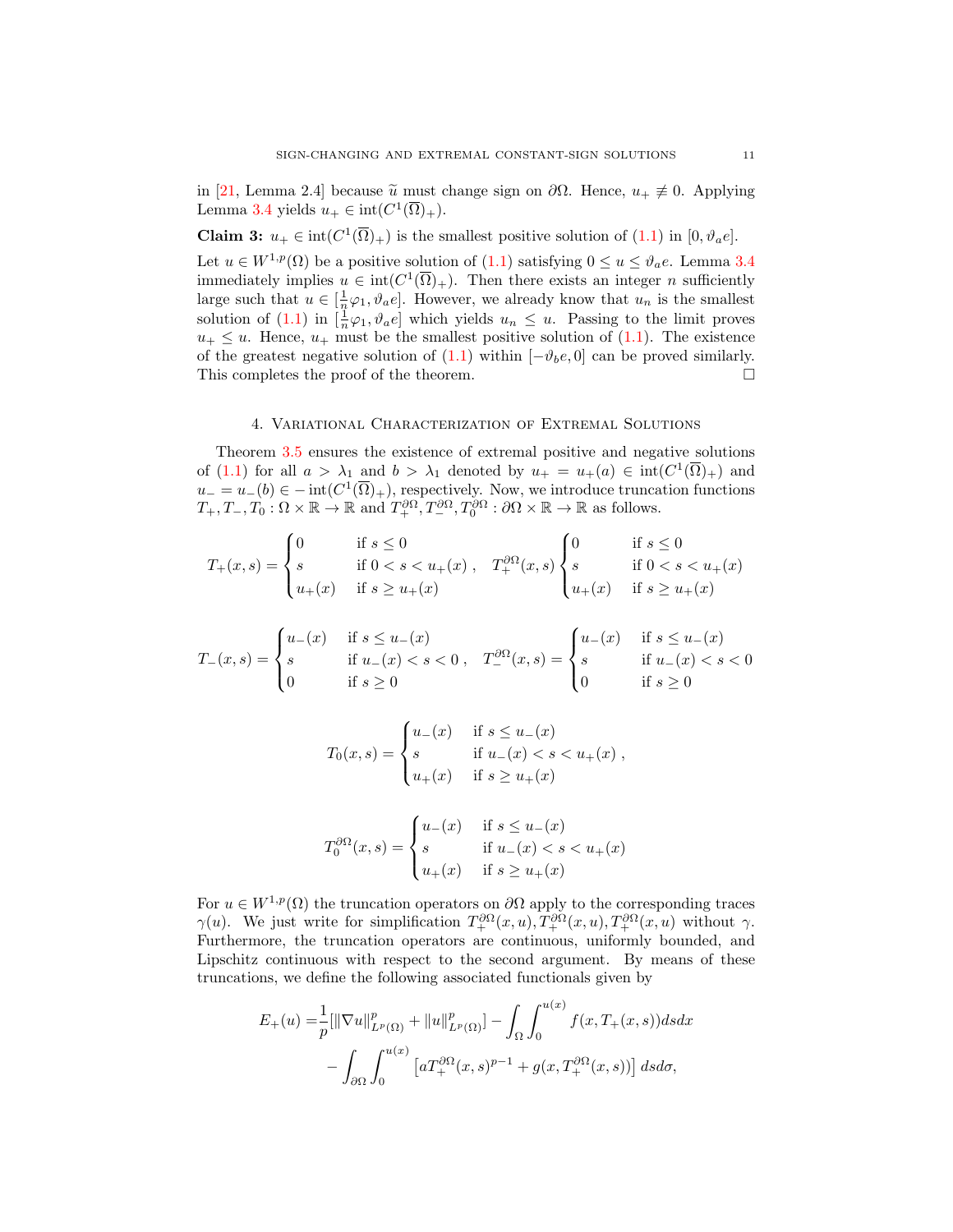$$
E_{-}(u) = \frac{1}{p} [\|\nabla u\|_{L^{p}(\Omega)}^{p} + \|u\|_{L^{p}(\Omega)}^{p}] - \int_{\Omega} \int_{0}^{u(x)} f(x, T_{-}(x, s)) ds dx
$$
  
+ 
$$
\int_{\partial\Omega} \int_{0}^{u(x)} [b|T_{-}^{\partial\Omega}(x, s)|^{p-1} - g(x, T_{-}^{\partial\Omega}(x, s))] ds d\sigma,
$$
  

$$
E_{0}(u) = \frac{1}{p} [\|\nabla u\|_{L^{p}(\Omega)}^{p} + \|u\|_{L^{p}(\Omega)}^{p}] - \int_{\Omega} \int_{0}^{u(x)} f(x, T_{0}(x, s)) ds dx
$$
  
- 
$$
\int_{\partial\Omega} \int_{0}^{u(x)} [aT_{+}^{\partial\Omega}(x, s)^{p-1} - b|T_{-}^{\partial\Omega}(x, s)|^{p-1} + g(x, T_{0}^{\partial\Omega}(x, s))] ds d\sigma,
$$

which are well-defined and belong to  $C^1(W^{1,p}(\Omega))$ . Due to the truncations, one can easily show that these functionals are coercive and weakly lower semicontinuous which implies that their global minimizers exist. Moreover, they also satisfy the Palais-Smale condition.

<span id="page-11-2"></span>**Lemma 4.1.** Let  $u_+$  and  $u_-$  be the extremal constant-sign solutions of [\(1.1\)](#page-0-0). Then the following holds:

- (i) A critical point  $v \in W^{1,p}(\Omega)$  of  $E_+$  is a nonnegative solution of [\(1.1\)](#page-0-0) satisfying  $0 \le v \le u_+$ .
- (ii) A critical point  $v \in W^{1,p}(\Omega)$  of E\_ is a nonpositive solution of [\(1.1\)](#page-0-0) satisfying  $u_-\leq v\leq 0$ .
- (iii) A critical point  $v \in W^{1,p}(\Omega)$  of  $E_0$  is a solution of [\(1.1\)](#page-0-0) satisfying  $u_-\leq$  $v \leq u_+$ .

*Proof.* Let v be a critical point of  $E_0$  meaning  $E'_0(v) = 0$ . We have

<span id="page-11-1"></span>
$$
\int_{\Omega} |\nabla v|^{p-2} \nabla v \nabla \varphi dx
$$
\n
$$
= \int_{\Omega} [f(x, T_0(x, v)) - |v|^{p-2} v] \varphi dx + \int_{\partial \Omega} a T_+^{\partial \Omega} (x, v)^{p-1} \varphi d\sigma + \int_{\partial \Omega} [-b] T_-^{\partial \Omega} (x, v)|^{p-1} + g(x, T_0^{\partial \Omega} (x, v))] \varphi d\sigma, \quad \forall \varphi \in W^{1, p}(\Omega).
$$
\n(4.1)

As  $u_+$  is a positive solution of  $(1.1)$  it satisfies

<span id="page-11-0"></span>
$$
\int_{\Omega} |\nabla u_{+}|^{p-2} \nabla u_{+} \nabla \varphi dx = \int_{\Omega} [f(x, u_{+}) - u_{+}^{p-1}] \varphi dx \n+ \int_{\partial \Omega} [au_{+}^{p-1} + g(x, u_{+})] \varphi d\sigma, \quad \forall \varphi \in W^{1, p}(\Omega).
$$
\n(4.2)

Subtracting [\(4.2\)](#page-11-0) from [\(4.1\)](#page-11-1) and setting  $\varphi = (v - u_+)^\dagger \in W^{1,p}(\Omega)$  provides

$$
\int_{\Omega} [|\nabla v|^{p-2} \nabla v - |\nabla u_+|^{p-2} \nabla u_+] \nabla (v - u_+)^+ dx + \int_{\Omega} [|v|^{p-2} v - u_+^{p-1}] (v - u_+)^+ dx
$$
\n
$$
= \int_{\Omega} [f(x, T_0(x, v)) - f(x, u_+)] (v - u_+)^+ dx
$$
\n
$$
+ \int_{\partial \Omega} [a T_+^{\partial \Omega} (x, v)^{p-1} - b] T_-^{\partial \Omega} (x, v)|^{p-1} - a u_+^{p-1}] (v - u_+)^+ d\sigma
$$
\n
$$
+ \int_{\partial \Omega} [g(x, T_0^{\partial \Omega} (x, v)) - g(x, u_+)] (v - u_+)^+ d\sigma.
$$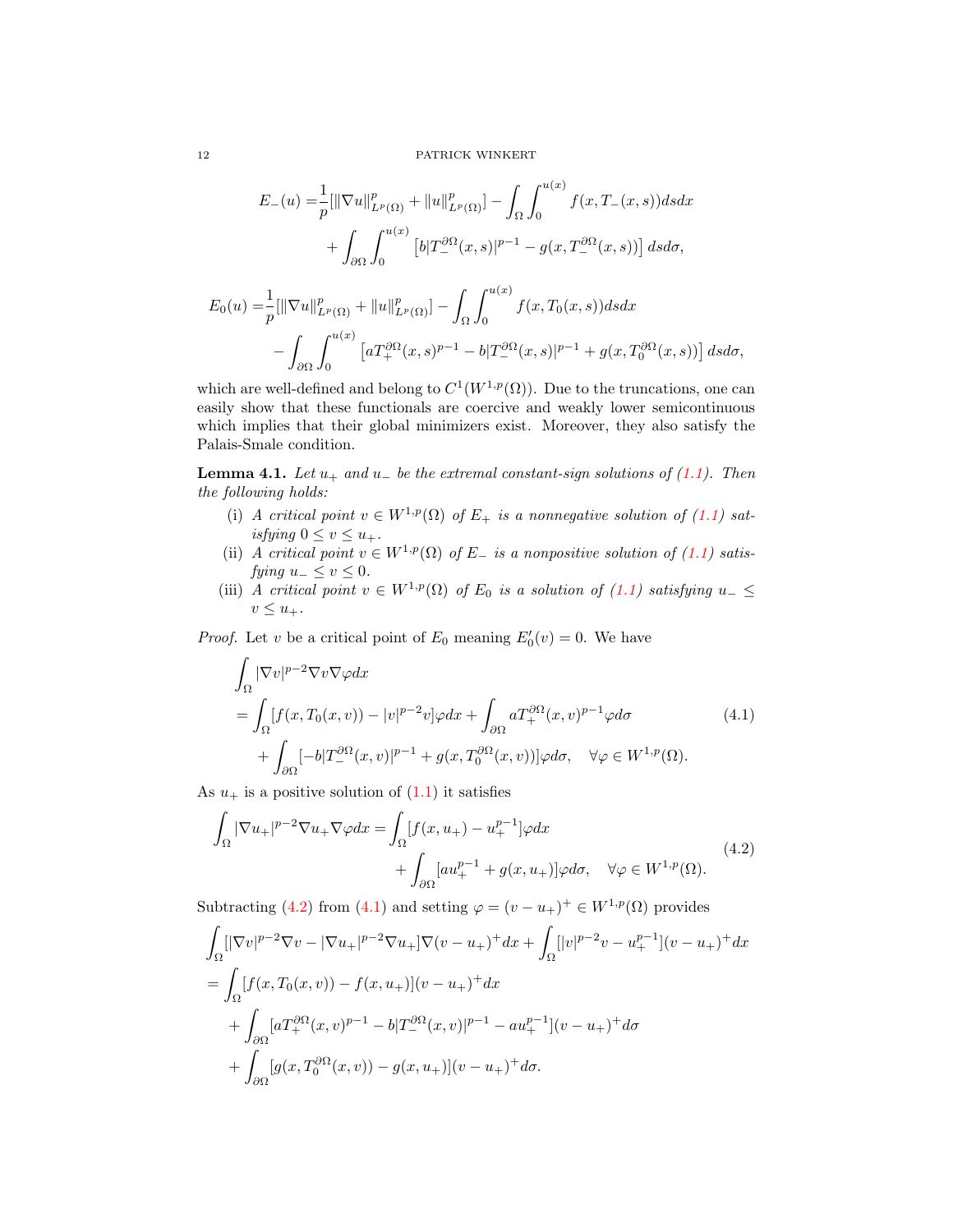Based on the definition of the truncation operators, we see that the right-hand side of the equality above is equal to zero. On the other hand the integrals on the left-hand side are strictly positive in case  $v > z_+$  which is a contradiction. Thus, we get  $(v - u_+)$ <sup>+</sup> = 0 and hence,  $v \le u_+$ . The proof for  $v \ge u_-$  acts in a similar way which shows that  $T_0(x, v) = v, T_+^{\partial \Omega}(x, v) = v^+, T_-^{\partial \Omega}(x, v) = v^-$  and therefore, v is a solution of [\(1.1\)](#page-0-0) satisfying  $u_-\leq v\leq u_+$ . The statements in (i) and (ii) can be shown in the same way.  $\Box$ 

An important tool in our considerations is the relation between local  $C^1(\overline{\Omega})$ minimizers and local  $W^{1,p}(\Omega)$ -minimizers for C<sup>1</sup>-functionals. Fact is that every local  $C^1$ -minimizer of  $E_0$  is a local  $W^{1,p}(\Omega)$ -minimizer of  $E_0$  which was proved in similar form in [\[27,](#page-17-0) Proposition 5.3]. This result reads as follows.

<span id="page-12-0"></span>**Proposition 4.2.** If  $z_0 \in W^{1,p}(\Omega)$  is a local  $C^1(\overline{\Omega})$ -minimizer of  $E_0$  meaning that there exists  $r_1 > 0$  such that

$$
E_0(z_0) \le E_0(z_0 + h) \quad \text{for all } h \in C^1(\overline{\Omega}) \text{ with } ||h||_{C^1(\overline{\Omega})} \le r_1,
$$

then  $z_0$  is a local minimizer of  $E_0$  in  $W^{1,p}(\Omega)$  meaning that there exists  $r_2 > 0$  such that

 $E_0(z_0) \le E_0(z_0 + h)$  for all  $h \in W^{1,p}(\Omega)$  with  $||h||_{W^{1,p}(\Omega)} \le r_2$ .

We also refer to a recent paper (see [\[29\]](#page-17-15)) in which the proposition above was extended to the more general case of nonsmooth functionals. With the aid of Proposition [4.2,](#page-12-0) we can formulate the next lemma about the existence of local and global minimizers with respect to the functionals  $E_+, E_-$  and  $E_0$ .

<span id="page-12-2"></span>**Lemma 4.3.** Let  $a > \lambda_1$  and  $b > \lambda_1$ . Then the extremal positive solution  $u_+$  of  $(1.1)$  is the unique global minimizer of the functional  $E_{+}$  and the extremal negative solution u<sub>−</sub> of  $(1.1)$  is the unique global minimizer of the functional E<sub>−</sub>. In addition, both  $u_+$  and  $u_-$  are local minimizers of the functional  $E_0$ .

*Proof.* As  $E_+ : W^{1,p}(\Omega) \to \mathbb{R}$  is coercive and weakly sequentially lower semicontinuous, its global minimizer  $v_+ \in W^{1,p}(\Omega)$  exists meaning that  $v_+$  is a critical point of  $E_{+}$ . Concerning Lemma [4.1](#page-11-2) we know that  $v_{+}$  is a nonnegative solution of [\(1.1\)](#page-0-0) satisfying  $0 \le v_+ \le u_+$ . Due to condition  $(H2)(g1)$  there exists a number  $\delta_a > 0$ such that

<span id="page-12-1"></span>
$$
|g(x,s)| \le (a - \lambda_1)s^{p-1}, \quad \forall s : 0 < s \le \delta_a. \tag{4.3}
$$

Choosing  $\varepsilon < \min \left\{ \frac{\delta_f}{\log 1} \right\}$  $\frac{\delta_f}{\|\varphi_1\|_{\infty}}, \frac{\delta_a}{\|\varphi_1\|_{\infty}}\}$  and applying assumption (H1)(f4), inequality  $(4.3)$  along with the Steklov eigenvalue problem in  $(1.3)$  implies

$$
E_{+}(\varepsilon \varphi_{1}) = -\int_{\Omega} \int_{0}^{\varepsilon \varphi_{1}(x)} f(x, s) ds dx + \frac{\lambda_{1} - a}{p} \varepsilon^{p} ||\varphi_{1}||_{L^{p}(\partial \Omega)}^{p}
$$

$$
- \int_{\partial \Omega} \int_{0}^{\varepsilon \varphi_{1}(x)} g(x, s) ds d\sigma
$$

$$
< \frac{\lambda_{1} - a}{p} \varepsilon^{p} ||\varphi_{1}||_{L^{p}(\partial \Omega)} + \int_{\partial \Omega} \int_{0}^{\varepsilon \varphi_{1}(x)} (a - \lambda_{1}) s^{p-1} ds d\sigma
$$

$$
= 0.
$$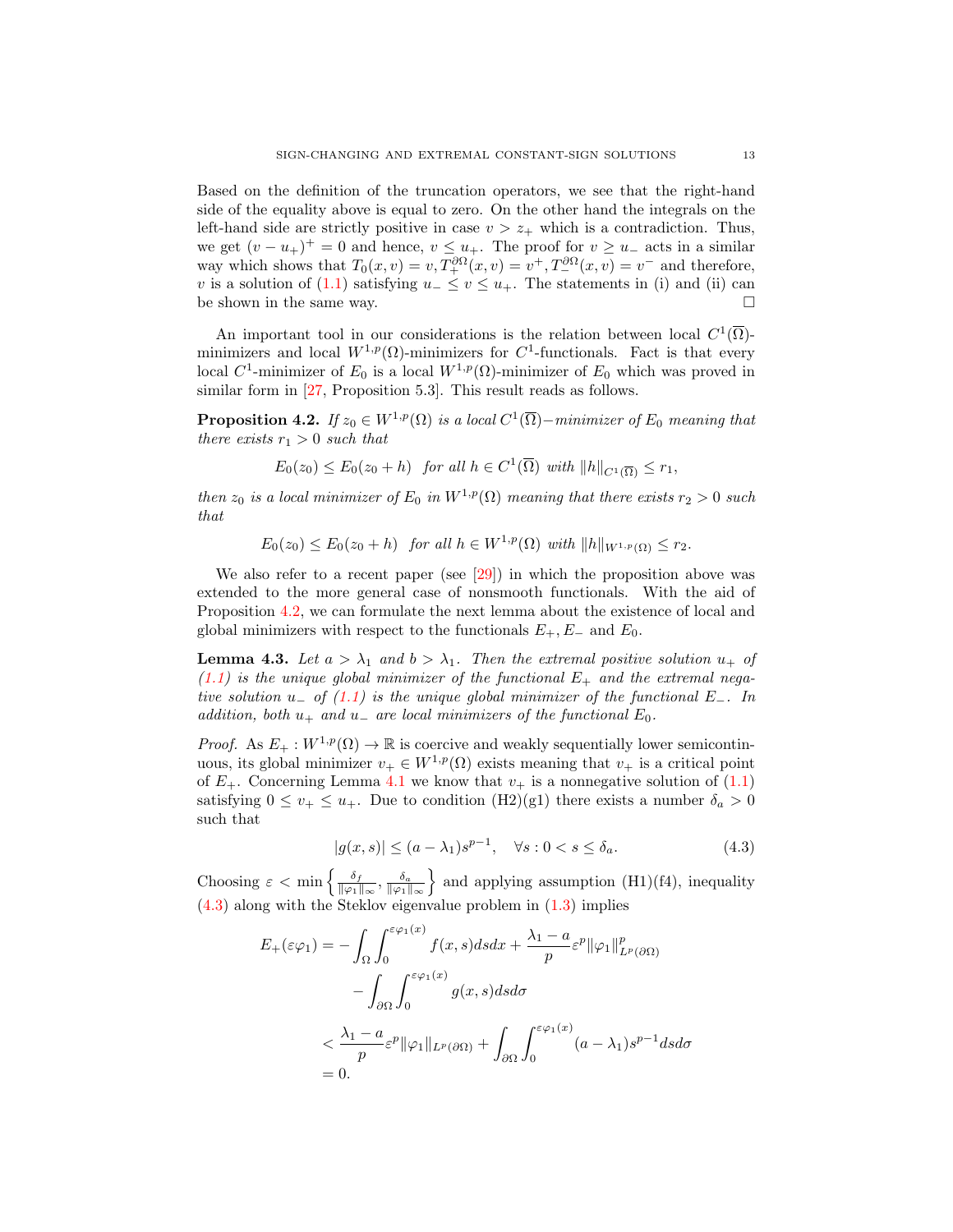From the calculations above, we see at once that  $E_+(v_+) < 0$  which means that  $v_+ \neq 0$ . This allows us to apply Lemma [3.4](#page-6-1) getting  $v_+ \in \text{int}(C^1(\overline{\Omega})_+)$ . Since  $u_+$  is the smallest positive solution of [\(1.1\)](#page-0-0) in  $[0, \vartheta_a e]$  fulfilling  $0 \le v_+ \le u_+$ , it must hold  $v_+ = u_+$  which proves that  $u_+$  is the unique global minimizer of  $E_{+}$ . The same considerations show that  $u_{-}$  is the unique global minimizer of  $E_{-}$ . In order to complete the proof, we are going to show that  $u_+$  and  $u_-$  are local minimizers of the functional  $E_0$  as well. The extremal positive solution  $u_+$  belongs to  $\text{int}(C^1(\overline{\Omega})_+)$  which means that there is a neighborhood  $V_{u_+}$  of  $u_+$  in the space  $C^1(\overline{\Omega})$  satisfying  $V_{u_+} \subset C^1(\overline{\Omega})_+$ . Therefore  $E_+ = E_0$  on  $V_{u_+}$  proves that  $u_+$  is a local minimizer of  $E_0$  on  $C^1(\overline{\Omega})$ . Applying Proposition [4.2](#page-12-0) yields that  $u_+$  is also a local  $W^{1,p}(\Omega)$ -minimizer of  $E_0$ . Similarly we see that  $u_-$  is a local minimizer of  $E_0$ which completes the proof.  $\Box$ 

<span id="page-13-0"></span>**Lemma 4.4.** The functional  $E_0 : W^{1,p}(\Omega) \to \mathbb{R}$  has a global minimizer  $v_0$  which is a nontrivial solution of  $(1.1)$  satisfying  $u_-\leq v_0\leq u_+$ .

*Proof.* As we know, the functional  $E_0: W^{1,p}(\Omega) \to \mathbb{R}$  is coercive and weakly sequentially lower semicontinuous. Hence, it has a global minimizer  $v_0$ . More precisely,  $v_0$  is a critical point of  $E_0$  which is a solution of [\(1.1\)](#page-0-0) satisfying  $u_-\leq$  $v_0 \leq u_+$  (see Lemma [4.1\)](#page-11-2). The fact that  $E_0(u_+) = E_+(u_+) < 0$  (see the proof of Lemma [4.3\)](#page-12-2) proves that  $v_0$  is nontrivial meaning  $v_0 \neq 0$ .

### 5. Existence of Sign-Changing Solutions

The main result in this section about the existence of a nontrivial solution of problem [\(1.1\)](#page-0-0) reads as follows.

**Theorem 5.1.** Under hypotheses (H1)–(H3) problem [\(1.1\)](#page-0-0) has a nontrivial sign*changing solution*  $u_0 \in C^1(\overline{\Omega})$ .

*Proof.* In view of Lemma [4.4](#page-13-0) the existence of a global minimizer  $v_0 \in W^{1,p}(\Omega)$  of  $E_0$  satisfying  $v_0 \neq 0$  has been proved. This means that  $v_0$  is a nontrivial solution of [\(1.1\)](#page-0-0) belonging to  $[u_-, u_+]$ . If  $v_0 \neq u_-$  and  $v_0 \neq u_+$ , then  $u_0 := v_0$  must be a signchanging solution because  $u_-\$  is the greatest negative solution and  $u_+\$  is the smallest positive solution of  $(1.1)$  which proves the theorem in this case. We still have to show the theorem in case that either  $v_0 = u_-$  or  $v_0 = u_+$ . Let us only consider the case  $v_0 = u_+$  because the case  $v_0 = u_-$  can be proved similarly. The function  $u_-$  is a local minimizer of  $E_0$ . Without loss of generality we suppose that  $u_-\,$  is a strict local minimizer, otherwise we would obtain infinitely many critical points v of  $E_0$ which are sign-changing solutions due to  $u_-\leq v\leq u_+$  and the extremality of the solutions  $u_-, u_+$ . Under these assumptions, there exists a  $\rho \in (0, \|u_+ - u_-\|_{W^{1,p}(\Omega)})$ such that

<span id="page-13-2"></span><span id="page-13-1"></span>
$$
E_0(u_+) \le E_0(u_-) < \inf\{E_0(u) : u \in \partial B_\rho(u_-)\},\tag{5.1}
$$

where  $\partial B_{\rho} = \{u \in W^{1,p}(\Omega) : ||u - u_-||_{W^{1,p}(\Omega)} = \rho\}$ . Now, we may apply the Mountain-Pass Theorem to  $E_0$  (cf. [\[24\]](#page-17-16)) thanks to [\(5.1\)](#page-13-1) along with the fact that  $E_0$  satisfies the Palais-Smale condition. This yields the existence of  $u_0 \in W^{1,p}(\Omega)$ satisfying  $E'_0(u_0) = 0$  and

$$
\inf \{ E_0(u) : u \in \partial B_\rho(u_-) \} \le E_0(u_0) = \inf_{\pi \in \Pi} \max_{t \in [-1,1]} E_0(\pi(t)), \tag{5.2}
$$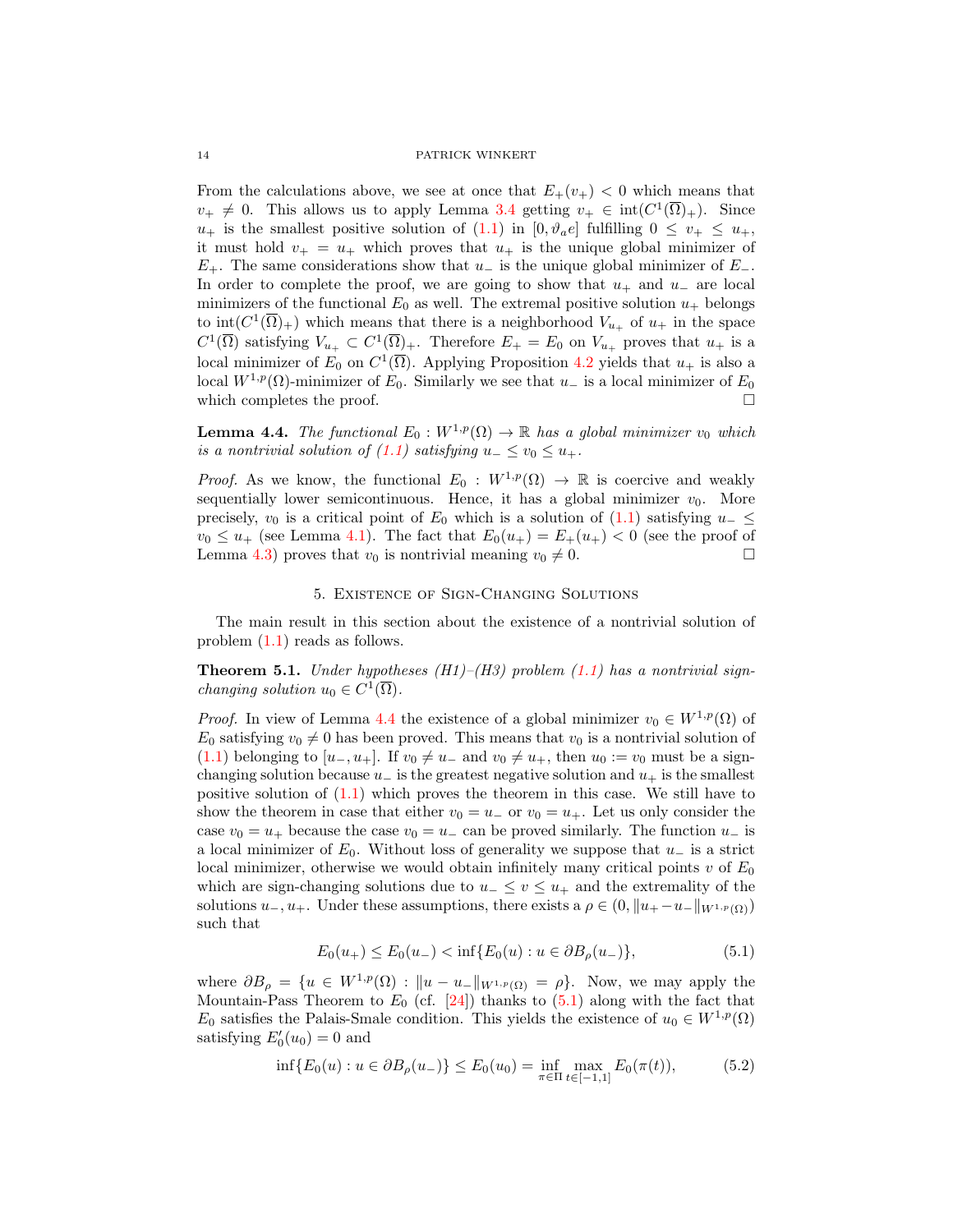where

$$
\Pi = \{ \pi \in C([-1, 1], W^{1, p}(\Omega)) : \pi(-1) = u_-, \pi(1) = u_+ \}.
$$

It is clear that [\(5.1\)](#page-13-1) and [\(5.2\)](#page-13-2) imply  $u_0 \neq u_-$  and  $u_0 \neq u_+$ . Hence,  $u_0$  is a signchanging solution provided  $u_0 \neq 0$ . We have to show that  $E_0(u_0) \neq 0$  which is fulfilled if there exists a path  $\tilde{\pi} \in \Pi$  such that

$$
E_0(\widetilde{\pi}(t)) \neq 0, \ \forall t \in [-1,1].
$$

Let  $S = W^{1,p}(\Omega) \cap \partial B_1^{L^p(\partial \Omega)}$ , where  $\partial B_1^{L^p(\partial \Omega)} = \{u \in L^p(\partial \Omega) : ||u||_{L^p(\partial \Omega)} = 1\}$ , and  $S_C = S \cap C^1(\overline{\Omega})$  be equipped with the topologies induced by  $W^{1,p}(\Omega)$  and  $C^1(\overline{\Omega})$ , respectively. Furthermore, we set

$$
\Pi_0 = \{ \pi \in C([-1, 1], S) : \pi(-1) = -\varphi_1, \pi(1) = \varphi_1 \},
$$
  
\n
$$
\Pi_{0,C} = \{ \pi \in C([-1, 1], S_C) : \pi(-1) = -\varphi_1, \pi(1) = \varphi_1 \}.
$$

Because of the results of Martínez and Rossi in [\[23\]](#page-17-13) there exists a continuous path  $\pi \in \Pi_0$  satisfying  $t \mapsto \pi(t) \in \{u \in W^{1,p}(\Omega) : I^{(a,b)}(u) < 0, ||u||_{L^p(\partial \Omega)} = 1\}$  provided  $(a, b)$  is above the curve C of hypothesis (H3). Recall that the functional  $I^{(a,b)}$  is given by

$$
I^{(a,b)}(u) = \int_{\Omega} (|\nabla u|^p + |u|^p) dx - \int_{\partial\Omega} (a(u^+)^p + b(u^-)^p) d\sigma.
$$

This implies the existence of  $\mu > 0$  such that

$$
I^{(a,b)}(\pi(t)) \le -\mu < 0, \quad \forall t \in [-1, 1].
$$

It is well known that  $S_C$  is dense in S which implies the density of  $\Pi_{0,C}$  in  $\Pi_0$ . Thus, a continuous path  $\pi_0 \in \Pi_{0,C}$  exists such that

$$
|I^{(a,b)}(\pi(t)) - I^{(a,b)}(\pi_0(t))| < \frac{\mu}{2}, \quad \forall t \in [-1, 1].
$$

The boundedness of the set  $\pi_0([-1, 1])(\overline{\Omega})$  in R ensures the existence of  $M > 0$  such that

$$
|\pi_0(t)(x)| \le M \quad \text{ for all } x \in \overline{\Omega} \text{ and for all } t \in [-1, 1].
$$

Lemma [3.5](#page-7-2) yields that  $u_+$ ,  $-u_-\in \text{int}(C^1(\overline{\Omega})_+)$ . Thus, for every  $u\in \pi_0([-1,1])$  and any bounded neighborhood  $V_u$  of u in  $C^1(\overline{\Omega})$  there exist positive numbers  $h_u$  and  $j_u$  satisfying

$$
u_{+}-hv \in \text{int}(C^{1}(\overline{\Omega})_{+}) \quad \text{and} \quad -u_{-}+jv \in \text{int}(C^{1}(\overline{\Omega})_{+}),\tag{5.3}
$$

for all  $h: 0 \le h \le h_u$ , for all  $j: 0 \le j \le j_u$ , and for all  $v \in V_u$ . Using [\(5.3\)](#page-14-0) along with a compactness argument implies the existence of  $\varepsilon_0 > 0$  such that

<span id="page-14-1"></span><span id="page-14-0"></span>
$$
u_{-}(x) \le \varepsilon \pi_0(t)(x) \le u_{+}(x),\tag{5.4}
$$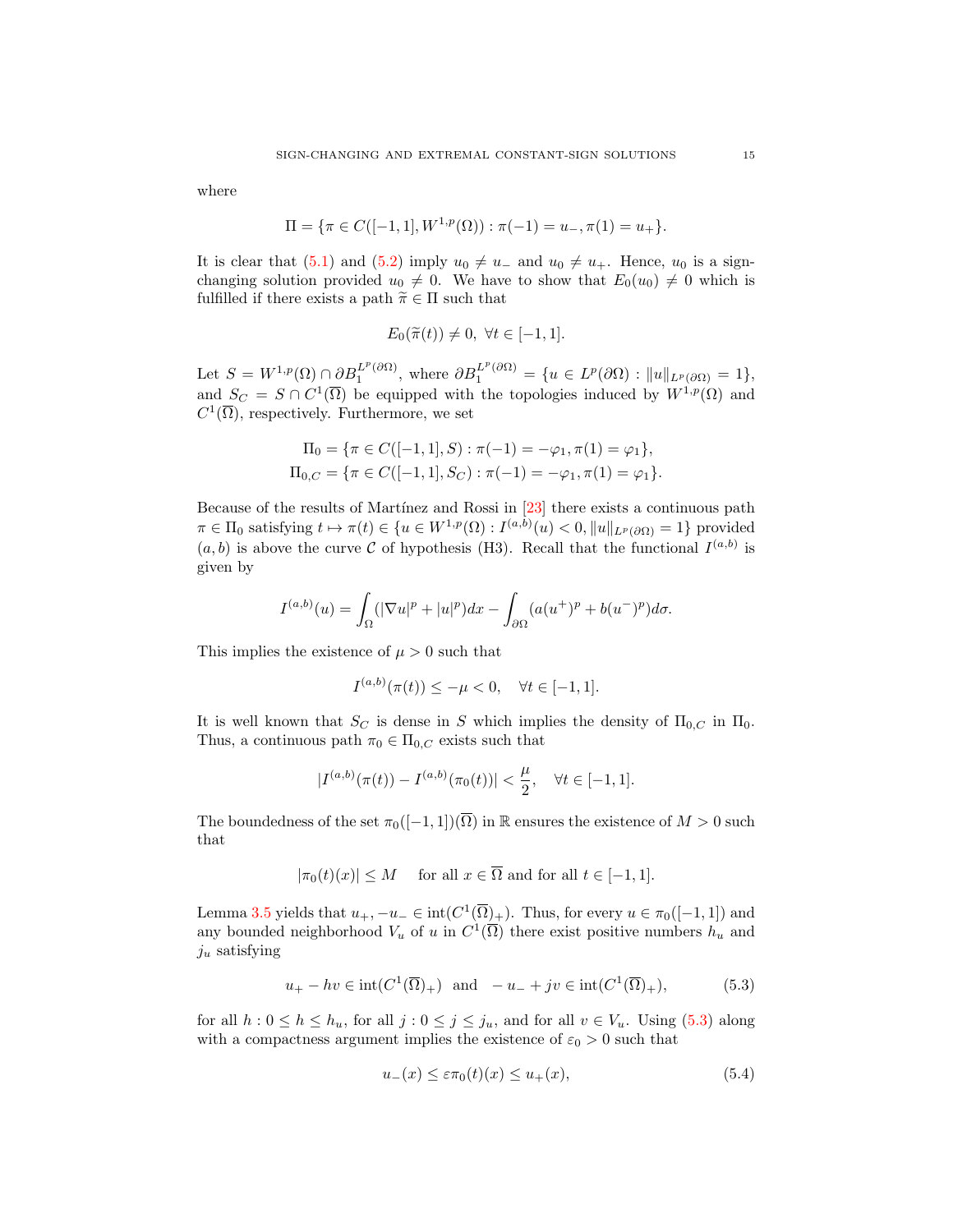for all  $x \in \Omega$ , for all  $t \in [-1,1]$ , and for all  $\varepsilon \leq \varepsilon_0$ . Representing  $E_0$  in terms of  $I^{(a,b)}$ , we obtain

$$
E_0(u) = \frac{1}{p} I^{(a,b)}(u) + \int_{\partial\Omega} (a(u^+)^p + b(u^-)^p) d\sigma - \int_{\Omega} \int_0^{u(x)} f(x, T_0(x, s)) ds dx
$$
  

$$
- \int_{\partial\Omega} \int_0^{u(x)} (aT_+^{\partial\Omega}(x, s)^{p-1} - b|T_-^{\partial\Omega}(x, s)|^{p-1}) ds d\sigma
$$
  

$$
- \int_{\partial\Omega} \int_0^{u(x)} g(x, T_0^{\partial\Omega}(x, s)) ds d\sigma.
$$

In view of [\(5.4\)](#page-14-1) we get for all  $\varepsilon \leq \varepsilon_0$  and all  $t \in [-1, 1]$ 

$$
E_0(\varepsilon \pi_0(t))
$$
  
\n
$$
= \frac{1}{p} I^{(a,b)}(\varepsilon \pi_0(t)) - \int_{\Omega} \int_0^{\varepsilon \pi_0(t)(x)} f(x, s) ds dx - \int_{\partial \Omega} \int_0^{\varepsilon \pi_0(t)(x)} g(x, s) ds d\sigma.
$$
  
\n
$$
= \varepsilon^p \left[ \frac{1}{p} I^{(a,b)}(\pi_0(t)) - \frac{1}{\varepsilon^p} \int_{\Omega} \int_0^{\varepsilon \pi_0(t)(x)} f(x, s) ds dx - \int_{\varepsilon^p} \int_{\partial \Omega} \int_0^{\varepsilon \pi_0(t)(x)} g(x, s) ds dx \right]
$$
  
\n
$$
< \varepsilon^p \left[ -\frac{\mu}{2p} + \frac{1}{\varepsilon^p} \int_{\Omega} \left| \int_0^{\varepsilon \pi_0(t)(x)} f(x, s) ds \right| dx + \frac{1}{\varepsilon^p} \int_{\partial \Omega} \left| \int_0^{\varepsilon \pi_0(t)(x)} g(x, s) ds \right| d\sigma \right]
$$
\n(5.5)

Due to hypotheses (H1)(f1) and (H2)(g1) there exist positive constants  $\delta_1, \delta_2$  such that

$$
|f(x,s)| \le \frac{\mu}{5M^p} |s|^{p-1}, \text{ for a.a. } x \in \Omega \text{ and all } s : |s| \le \delta_1,
$$
  

$$
|g(x,s)| \le \frac{\mu}{5M^p} |s|^{p-1}, \text{ for a.a. } x \in \partial\Omega \text{ and all } s : |s| \le \delta_2.
$$
 (5.6)

Choosing  $\varepsilon > 0$  such that  $\varepsilon < \min\{\varepsilon_0, \frac{\delta_1}{M}, \frac{\delta_2}{M}\}\$  and using [\(5.6\)](#page-15-0) provides

<span id="page-15-3"></span><span id="page-15-2"></span><span id="page-15-1"></span><span id="page-15-0"></span>
$$
\frac{1}{\varepsilon^p} \int_{\Omega} \left| \int_0^{\varepsilon \pi_0(t)(x)} f(x, s) ds \right| dx \le \frac{\mu}{5p},
$$
\n
$$
\frac{1}{\varepsilon^p} \int_{\partial \Omega} \left| \int_0^{\varepsilon \pi_0(t)(x)} g(x, s) ds \right| d\sigma \le \frac{\mu}{5p}.
$$
\n(5.7)

Applying  $(5.7)$  to  $(5.5)$  yields

$$
E_0(\varepsilon \pi_0(t)) \le \varepsilon^p(-\frac{\mu}{2p} + \frac{\mu}{5p} + \frac{\mu}{5p}) < 0, \quad \text{for all } t \in [-1, 1].
$$
 (5.8)

We have constructed a continuous path  $\varepsilon\pi_0$  joining  $-\varepsilon\varphi_1$  and  $\varepsilon\varphi_1$ . In order to construct continuous paths  $\pi_+$ ,  $\pi_-$  connecting  $\varepsilon\varphi_1$  and  $u_+$ , respectively,  $u_-$  and  $-εφ₁$ , we first denote

$$
c_+=E_+(\varepsilon\varphi_1),\ m_+=E_+(u_+),\ E_+^{c_+}=\{u\in W^{1,p}(\Omega):E_+(u)\le c_+\}.
$$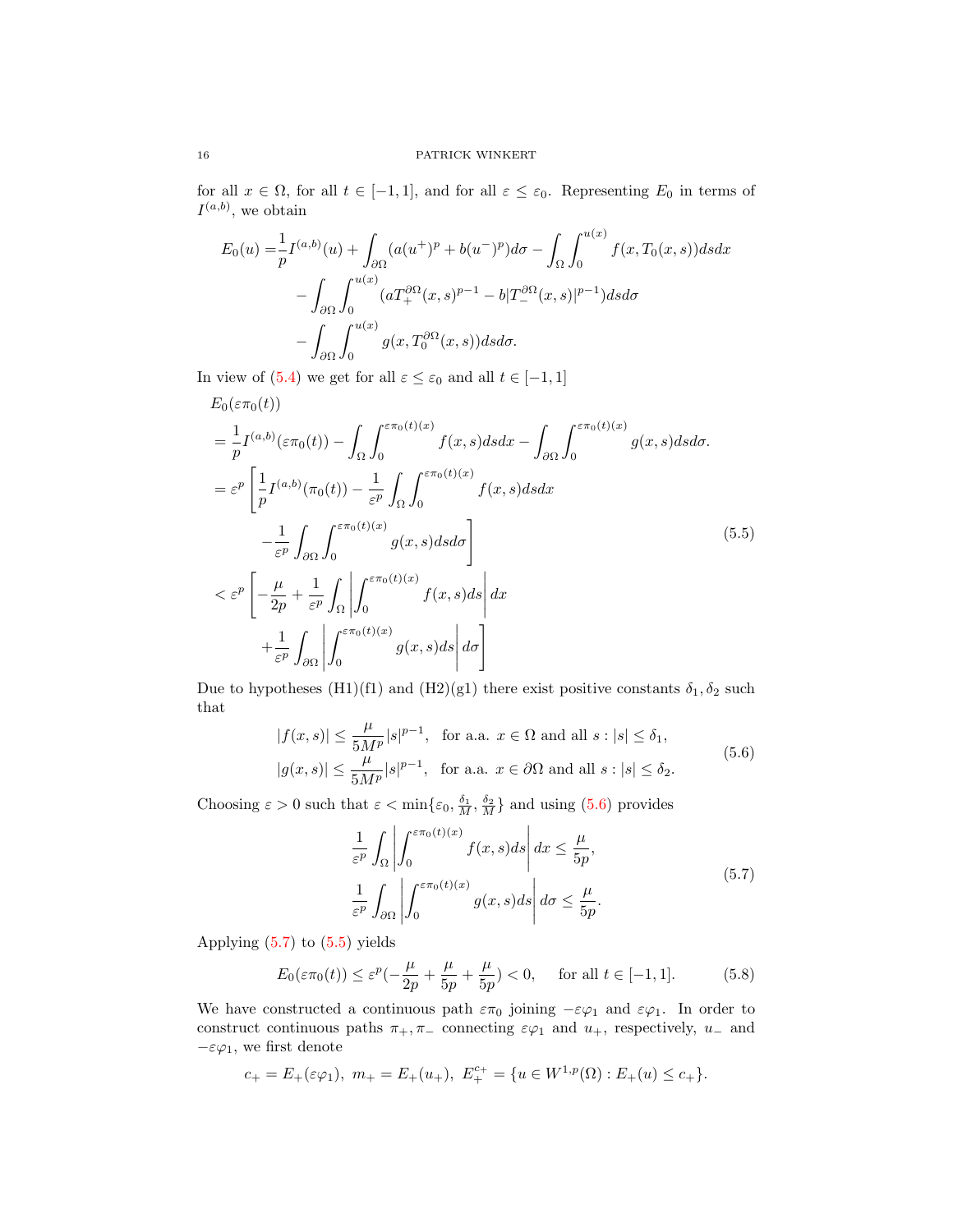It holds  $m_+ < c_+$  because  $u_+$  is a global minimizer of  $E_+$ . By Lemma [4.1](#page-11-2) the functional  $E_+$  has no critical values in the interval  $(m_+, c_+]$ . The coercivity of  $E_+$ along with its property to satisfy the Palais-Smale condition allows us to apply the Second Deformation Lemma (see, e.g.  $[17, p. 366]$  $[17, p. 366]$ ) to  $E_{+}$ . This ensures the existence of a continuous mapping  $\eta \in C([0,1] \times E^{c_+}_+, E^{c_+}_+)$  satisfying the following properties.

- (i)  $\eta(0, u) = u$ , for all  $u \in E_{+}^{c_{+}},$
- (ii)  $\eta(1, u) = u_+,$  for all  $u \in E_+^{c_+},$
- (iii)  $E_{+}(\eta(t, u)) \leq E_{+}(u)$ , for all  $t \in [0, 1]$  and for all  $u \in E_{+}^{c_{+}}$ .

Next, we introduce the path  $\pi_+ : [0,1] \to W^{1,p}(\Omega)$  given by  $\pi_+(t) = \eta(t, \varepsilon \varphi_1)^+$  $\max\{\eta(t,\varepsilon\varphi_1),0\}$  for all  $t\in[0,1]$  which is obviously continuous in  $W^{1,p}(\Omega)$  joining  $\varepsilon\varphi_1$  and  $u_+$ . Additionally, one has

$$
E_0(\pi_+(t)) = E_+(\pi_+(t)) \le E_+(\eta(t, \varepsilon \varphi_1)) \le E_+(\varepsilon \varphi_1) < 0, \quad \text{ for all } t \in [0, 1]. \tag{5.9}
$$

Similarly, the Second Deformation Lemma can be applied to the functional  $E_-\$ . We get a continuous path  $\pi_-\colon [0,1]\to W^{1,p}(\Omega)$  connecting  $-\varepsilon\varphi_1$  and  $u_-\text{ such that}$ 

$$
E_0(\pi_-(t)) < 0, \quad \text{ for all } t \in [0, 1]. \tag{5.10}
$$

In the end, we combine the curves  $\pi_-, \varepsilon \pi_0$  and  $\pi_+$  to obtain a continuous path  $\widetilde{\pi} \in \Pi$ joining  $u_-\,$  and  $u_+$ . Taking into account [\(5.8\)](#page-15-3), [\(5.9\)](#page-16-13), and [\(5.10\)](#page-16-14), we get  $u_0 \neq 0$ . This yields the existence of a nontrivial sign-changing solution  $u_0$  of problem  $(1.1)$ satisfying  $u_-\leq u_0 \leq u_+$  which completes the proof. □

### <span id="page-16-14"></span><span id="page-16-13"></span>**REFERENCES**

- <span id="page-16-3"></span>[1] D. Arcoya, J. I. Diaz, and L. Tello. S-shaped bifurcation branch in a quasilinear multivalued model arising in climatology. J. Differential Equations, 150(1):215–225, 1998.
- <span id="page-16-5"></span>[2] C. Atkinson and C. R. Champion. On some boundary value problems for the equation  $\nabla \cdot$  $(F(|\nabla w|)\nabla w) = 0$ . Proc. Roy. Soc. London Ser. A, 448(1933):269–279, 1995.
- <span id="page-16-4"></span>[3] C. Atkinson and K. El Kalli. Some boundary value problems for the bingham model. J. Differential Equations, 41:339–363, 1992.
- <span id="page-16-12"></span>[4] S. Carl. Existence and comparison results for noncoercive and nonmonotone multivalued elliptic problems. Nonlinear Anal., 65(8):1532–1546, 2006.
- <span id="page-16-8"></span>[5] S. Carl and D. Motreanu. Constant-sign and sign-changing solutions of a nonlinear eigenvalue problem involving the p-Laplacian. Differential Integral Equations, 20(3):309–324, 2007.
- <span id="page-16-9"></span>[6] S. Carl and D. Motreanu. Sign-changing and extremal constant-sign solutions of nonlinear elliptic problems with supercritical nonlinearities. Comm. Appl. Nonlinear Anal., 14(4):85– 100, 2007.
- <span id="page-16-10"></span>[7] S. Carl and D. Motreanu. Constant-sign and sign-changing solutions for nonlinear eigenvalue problems. Nonlinear Anal., 68(9):2668–2676, 2008.
- <span id="page-16-11"></span>[8] S. Carl and K. Perera. Sign-changing and multiple solutions for the p-Laplacian. Abstr. Appl. Anal., 7(12):613–625, 2002.
- <span id="page-16-1"></span>[9] M. del Pino and C. Flores. Asymptotic behavior of best constants and extremals for trace embeddings in expanding domains. Comm. Partial Differential Equations, 26(11-12):2189– 2210, 2001.
- <span id="page-16-6"></span>[10] J. I. Díaz. Nonlinear partial differential equations and free boundaries. Vol. I, volume 106 of Research Notes in Mathematics. Pitman (Advanced Publishing Program), Boston, MA, 1985. Elliptic equations.
- <span id="page-16-0"></span>[11] J. F. Escobar. Uniqueness theorems on conformal deformation of metrics, Sobolev inequalities, and an eigenvalue estimate. Comm. Pure Appl. Math., 43(7):857–883, 1990.
- <span id="page-16-7"></span>[12] J. Fernández Bonder. Multiple positive solutions for quasilinear elliptic problems with signchanging nonlinearities. Abstr. Appl. Anal., vol. 2004(12):1047–1055, 2004.
- <span id="page-16-2"></span>[13] J. Fernández Bonder. Multiple solutions for the p-Laplace equation with nonlinear boundary conditions. Electron. J. Differential Equations, pages No. 37, 7 pp. (electronic), 2006.